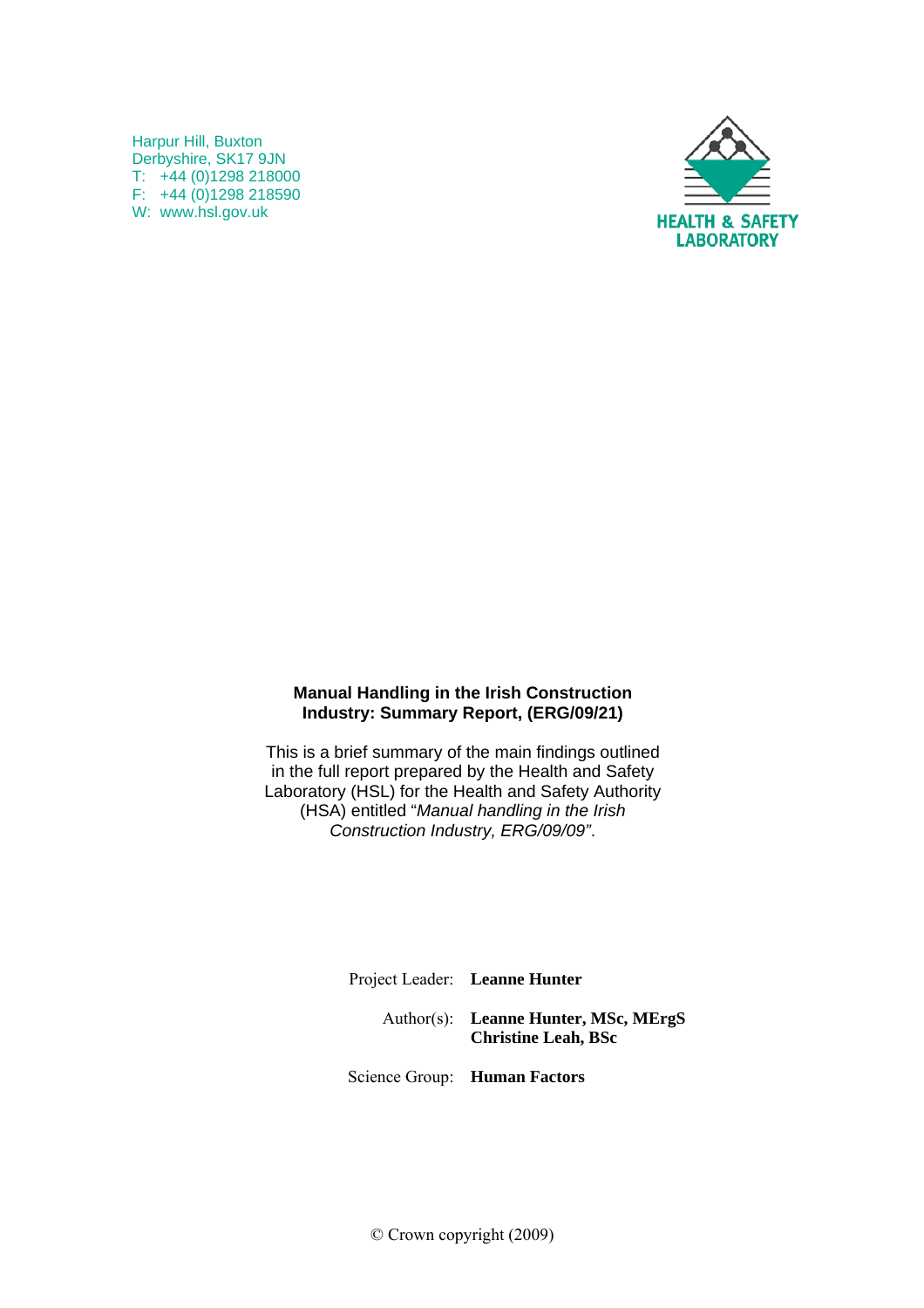# **CONTENTS**

| $2^{\circ}$    |                                                      |  |
|----------------|------------------------------------------------------|--|
|                |                                                      |  |
|                | 4 SUMMARY OF FINDINGS FOR INDIVIDUAL TASKS OBSERVED3 |  |
| 5 <sup>5</sup> |                                                      |  |
| 6              |                                                      |  |
| 7 <sup>7</sup> |                                                      |  |
| 8              |                                                      |  |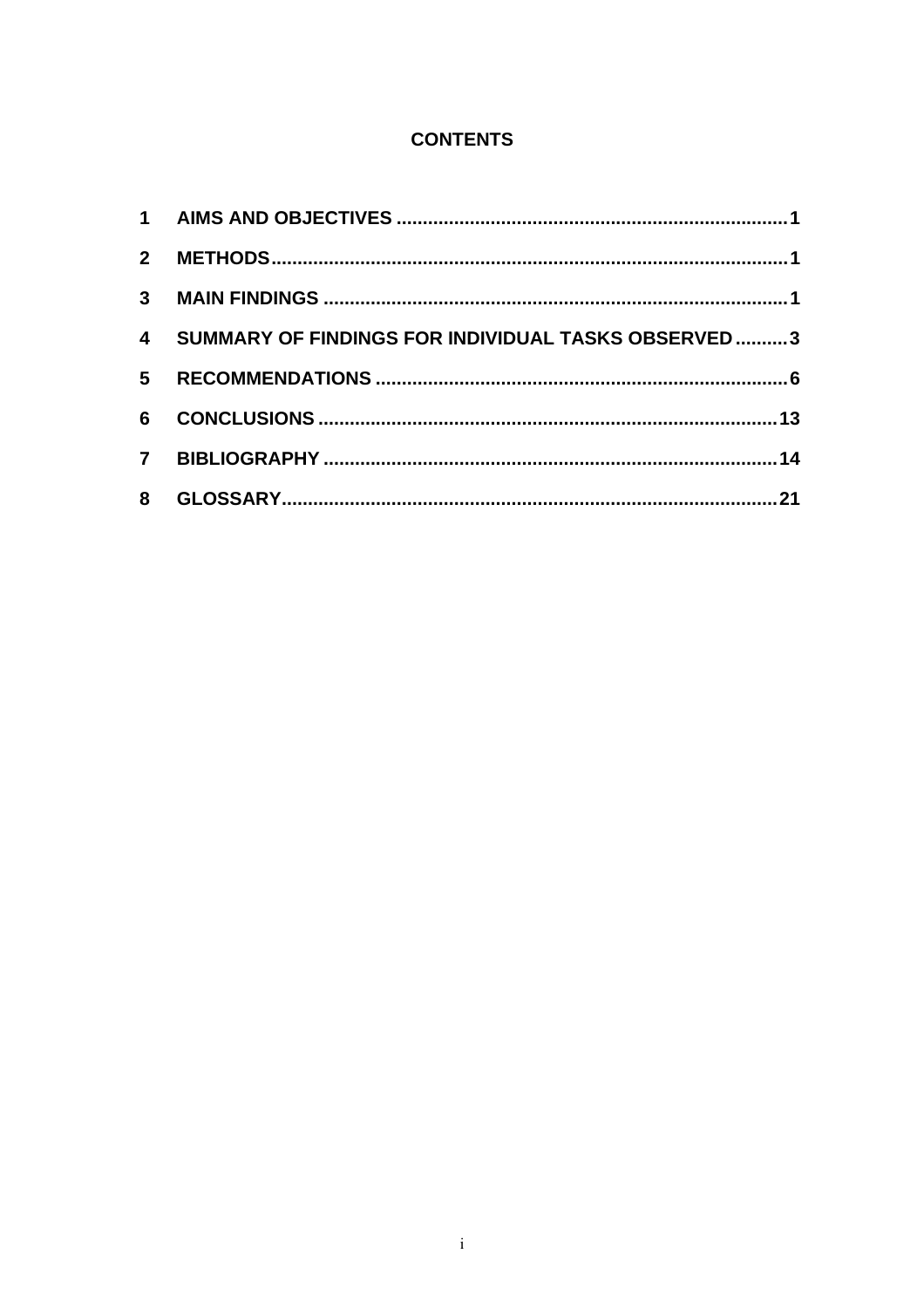## <span id="page-2-0"></span>**1 AIMS AND OBJECTIVES**

The aim of this research is to offer a comprehensive analysis of the nature of key manual handling tasks in the Irish construction sector and to develop task-specific recommendations to reduce the risk of musculoskeletal injury and ill health from manual handling.

To achieve this aim the following objectives were identified:

- 1) Undertake a comprehensive literature review of manual handling and musculoskeletal injuries and ill health in the construction industry in Ireland.
- 2) Identify from the literature, and Irish accident statistics, trades in the construction sector that are likely to be at most risk of musculoskeletal injury or ill health, and develop a list of the 'top 10' trades most at risk.
- 3) Undertake site observations of the 'top 10' tasks identified in the literature and from stakeholder consultation, on small and large construction sites, covering commercial and residential construction.
- 4) Report the findings of the site observations and make recommendations to reduce the risk of musculoskeletal injuries (musculoskeletal disorders, MSDs) in each of the 10 tasks observed in the field.

## **2 METHODS**

To achieve the study aim and objectives several methods were used to ensure the manual handling tasks were relevant to Ireland:

- 1) A literature review was performed to identify construction tasks that have previously been studied across the world;
- 2) A long list of construction tasks were identified and condensed into the final short list of tasks through a consultation process with industry stakeholders in Ireland and Health and Safety Authority (HSA) construction Inspectors;
- 3) The 15 tasks that were short listed as a result of work phase 2 were observed on operational construction sites. Video footage was taken and observational and postural analysis was performed. Relevant information was also obtained from unstructured interviews with health and safety representatives and construction workers for the tasks.

#### **3 MAIN FINDINGS**

1) Incident statistics from the Health and Safety Authority (HSA), "*Summary of Workplace injury, Illness and Fatality Statistics 2006-2007*" reported that the top five accident triggers of non-fatal accidents for all sectors in Ireland for 2007 are manual handling (34.1%), slips, trips and falls on the same level (17.4%), fall from height (6%), fall, collapse or breakage of material (5.8%) and other movement by injured person  $(5.4\%)$ . All other triggers account for the remaining  $31.3\%$  (HSA,  $2007^1$ ). These statistics are presented graphically in Figure 1.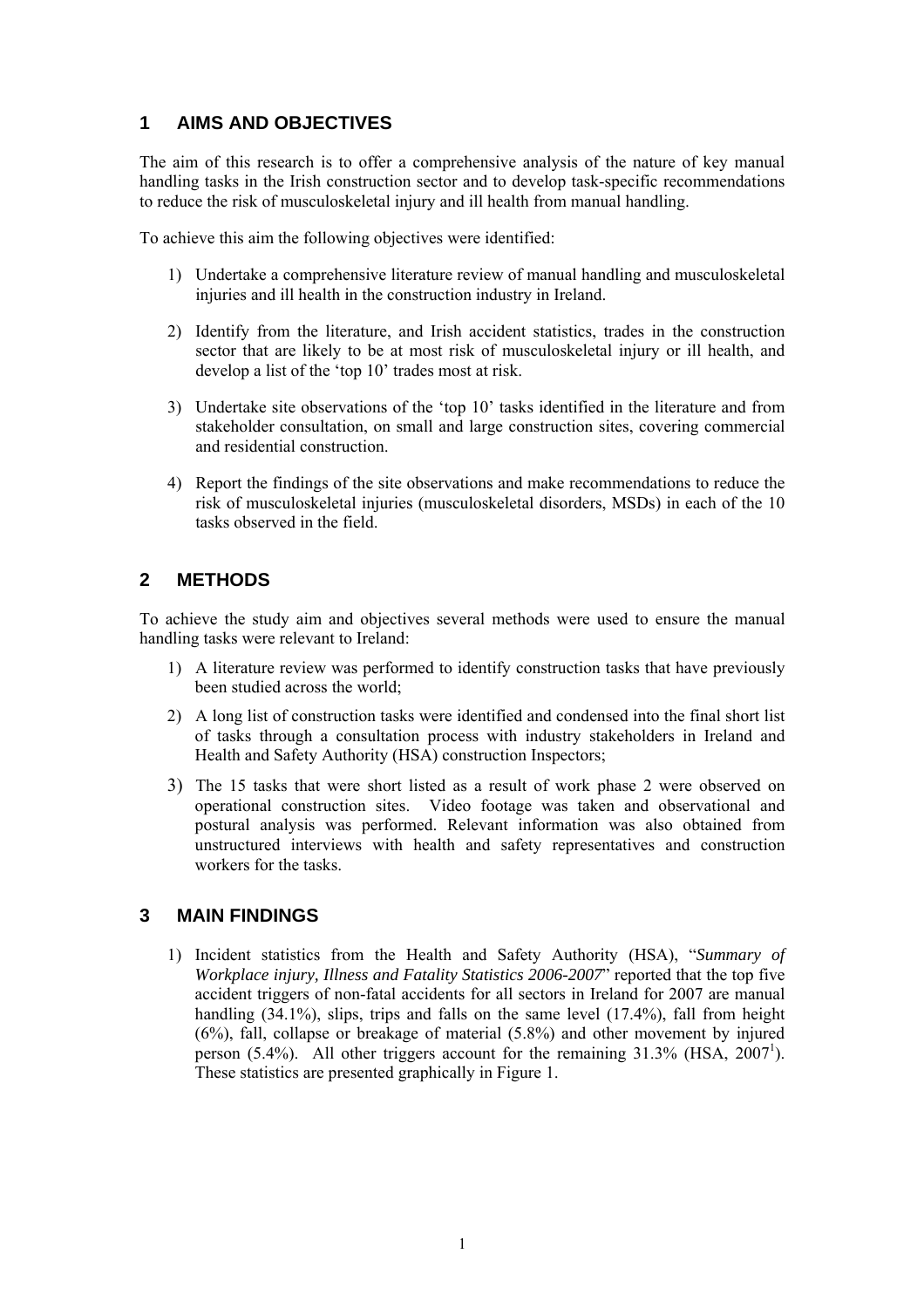

**Figure 1.** Top five accident triggers of non-fatal accidents, all sectors 2007 (reproduced from HSA data, 2007<sup>1</sup>).

- 2) Manual handling remains prevalent within the construction industry in the Republic of Ireland and continues to be a casual factor in a considerable number of injuries sustained by employees. 16% of all injures in this industry were found to affect the back and of these 45% were reportedly due to lifting and carrying activities (HSA, 2000-2002). More recent statistics show that in the construction sector manual handling accounts for approximately 27% of reported non-fatal injuries, and the most commonly affected body part is the back (17.4%)
- 3) Of the reported injuries in the constructor sector, 27.6% resulted in 4-6 days off work, 30.7% resulted in 7-13 days off work, 13.4% resulted in 14-20 days off work, 8.1% resulted in 21 days to 1 month off work, and 16.4% resulted in 1-3 months off work  $(HSA, 2007<sup>1</sup>)$ .
- 4) The 10 tasks that are covered in the main report (in alphabetical order) are:
	- The tasks undertaken by a block layers mate/assistant;
	- Cable pulling;
	- Concrete finishing;
	- Glazing installation;
	- Manhole installation and access;
	- Pipe/drain installation;
	- Plasterboard handling and installation;
	- Scaffold assembly/disassembly:
	- Steel tying (e.g. handling and reinforcement);
	- Stone cladding installation.
- 5) All the tasks observed were considered to expose individuals to a medium to very high level of musculoskeletal injury and ill health. It is considered that installing and handling glazing and the tasks undertaken by a block layers assistant are particularly high risk activities.
- 6) The musculoskeletal injury and ill health risk level for the tasks will vary from site to site depending on a number of factors such as: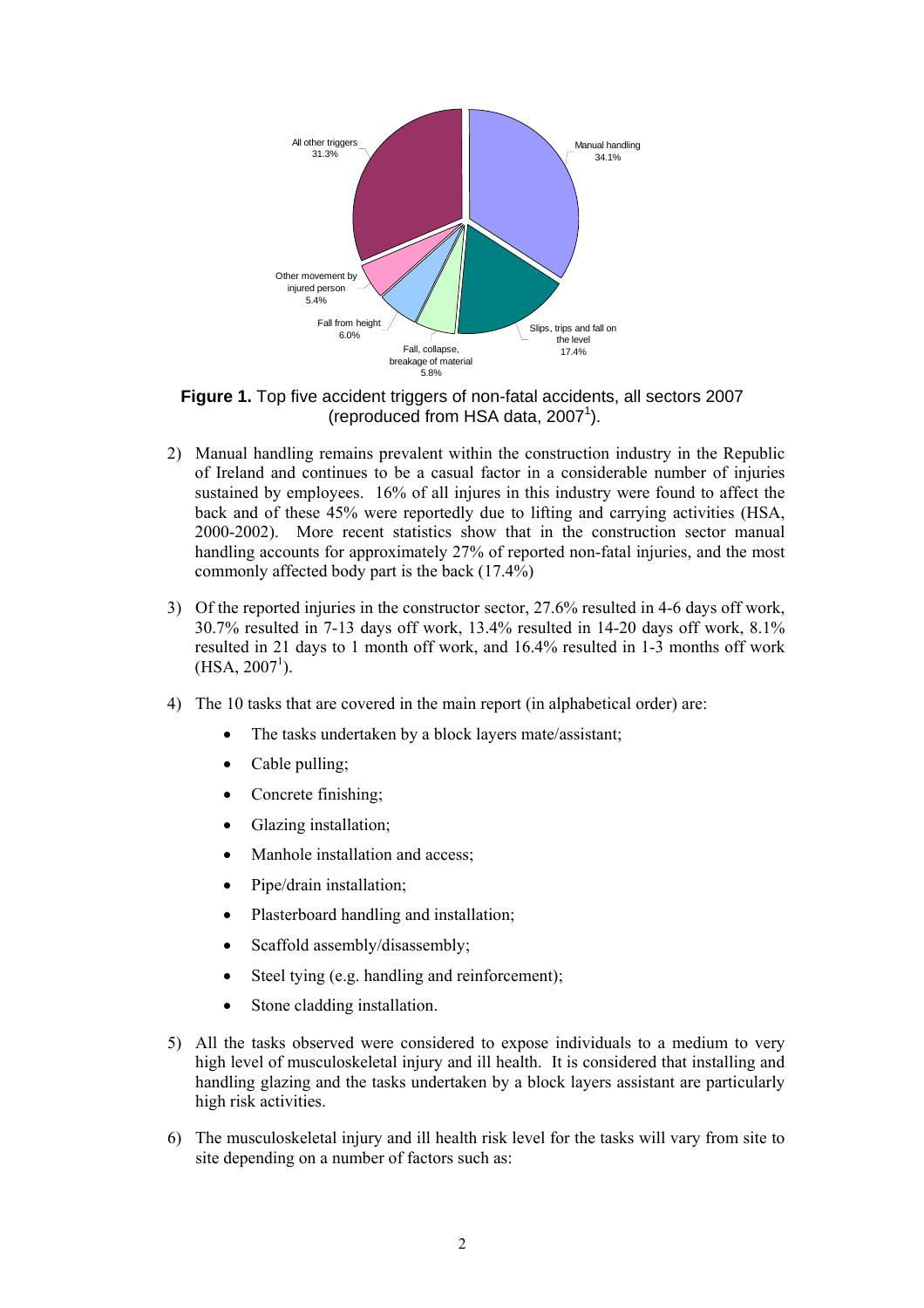- <span id="page-4-0"></span>The weight and frequency with which the loads are handled;
- The tools and mechanical handling aids that are used;
- Any space constraints that may restrict the postures of individuals;
- Communication and co-ordination issues when working as part of a team;
- Time pressures and work demands to complete work.

## **4 SUMMARY OF FINDINGS FOR INDIVIDUAL TASKS OBSERVED**

#### **4.1 Block layers mate/assistant**

- The tasks undertaken by a block layers assistant are highly repetitive and physically demanding. The tasks undertaken are likely to expose workers to a high risk of MSD injury. This is because they work in forward bent postures for a significant amount of their workday whilst handling loads of approximately 24kg repetitively for long durations.
- In addition to their main tasks they may also be asked to carry out a range of other tasks and are generally used to complete physically demanding work around the building sites. For example, helping to fill the tubs of mortar and assembling and disassembling scaffolding or other temporary structures for the block layer(s) to work from.

### **4.2 Cable pulling**

- This may be a moderate to high-risk task for developing a MSD and will depend on the amount of manual handling individuals have to undertake and the postures that they have to adopt to pull the cables.
- The highest risk activities will be manually lifting and placing the reels onto the reel stand and rolling and turning the reels when moving them on site. Pulling large and heavy cables over long distances and in awkward locations is also considered to have the potential to present a high risk (e.g. up the side of walls and along ceilings).
- Working outside may expose individuals to extreme weather conditions that may increase the risk of developing a MSD, as well as slip and trip incidents.

#### **4.3 Concrete finishing tasks**

- These tasks represent a medium to high level of MSD risk to workers. This is due to the repetitive activities involved when power floating, particularly the repetitive twisting of the trunk, and the static muscular force to control the power floating machine. During manual floating the constant forward bending/stooping, forward reaching, and the high frequency of repetitive motions of the arms will increase the risk of MSDs workers are exposed to.
- External pressure and specific timeframes in which the floating tasks have to be undertaken may place workers under additional pressure to get the job done and this may increase their risk of MSD.

#### **4.4 Glazing Installation**

• Manually handling and installing glazing units is likely to expose individuals to a high to very high risk of MSD, particularly if the units are installed manually. This is predominately due to the size and weight of the units handled and the awkward postures (e.g. reaching above shoulder height, forward bending and twisting) that may be adopted when installing them. In addition, barriers such as the scaffolding may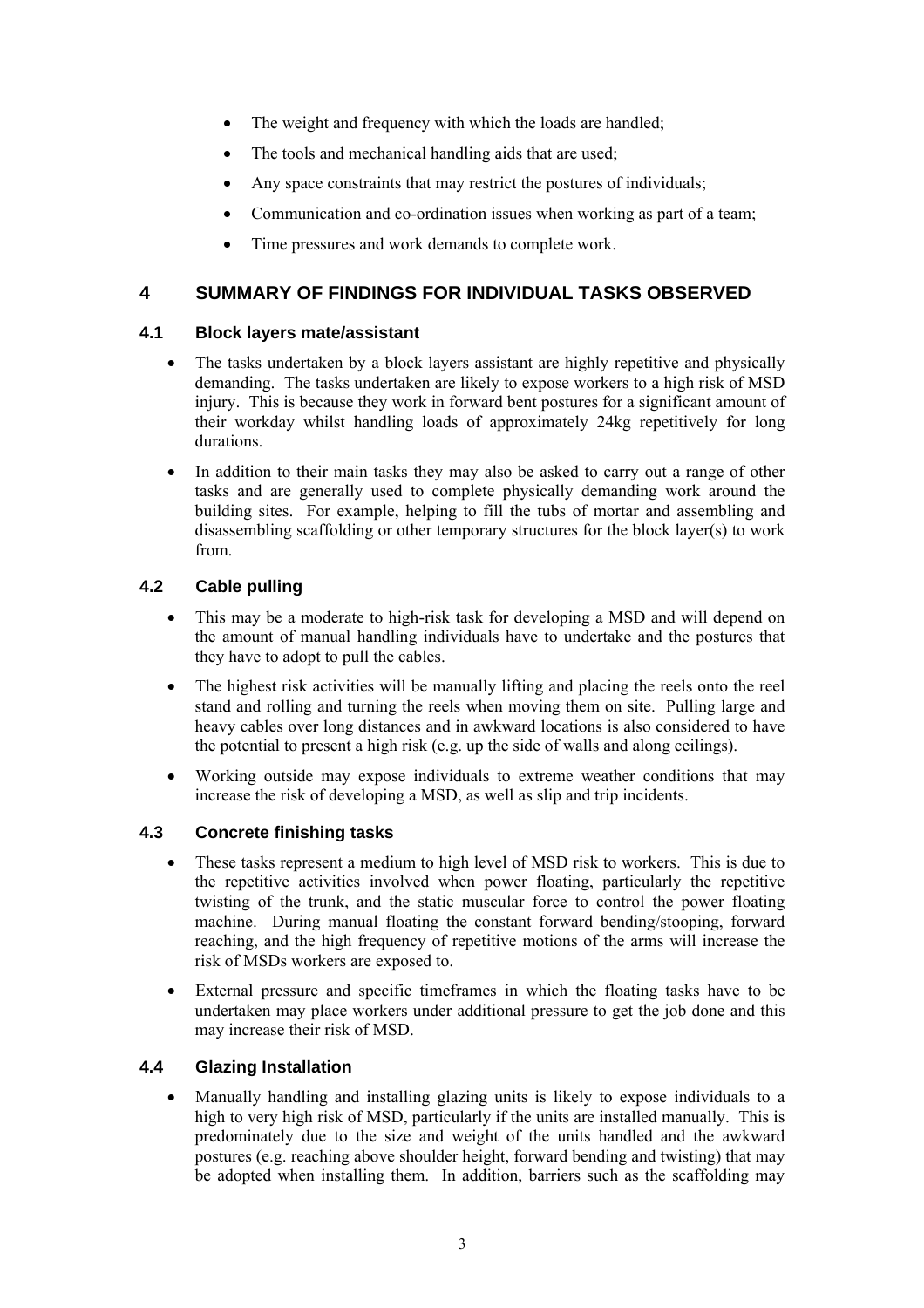further restrict access when installing the glazing units, as individuals will have to bend and reach forward more to manoeuvre the units into position even with the use of a crane. Transferring glazing units from delivery vehicles onto trolleys will also restrict the workers posture.

- Communication and co-ordination is very important in both manual and mechanical installation. Clear communication is required to ensure that all team members know exactly what they are doing and how they are doing it before the operation begins, to ensure that the MSD risks when handling the glazing units are controlled as much as possible.
- By the nature of the work the glaziers are typically exposed to the elements. Individuals are also likely to have to work outside and from scaffolding, which will increase their exposure to extreme weather conditions such as the cold, a known risk factor for MSDs.
- The condition of scaffolding and any tools lying about in the work area will increase the risk of slipping and tripping hazards which will be exacerbated if a load is being handled at the time, increasing the risk of sustaining a MSD.

### **4.5 Manhole/Access Cover Installation**

- Mechanical handling can still present a low to medium risk of musculoskeletal ill health due to the forces exerted and potential for awkward postures.
- Manual handling (by teams and individuals) of manhole components presents a high risk due to load weight and postural factors, and should be avoided.

#### **4.6 Accessing/Opening Manhole/Access Covers**

- Accessing manholes may present a medium to high level of MSD risk to workers. This will depend on the frequency that individuals have to access the areas, the cover weight, the tools and equipment that they have to lift the covers, and the condition of the cover and the surround that it is set in.
- Manholes are set predominantly in public areas such as pavements and roads and therefore there may be additional pressures to get the work completed quickly to minimise disruption.

#### **4.7 Pipe/Drain Installation**

- The working postures are reasonably favourable, and the push-pull forces applied in controlling and positioning the suspended pipes are considered to be low. Overall, the musculoskeletal ill health risk is considered to be low to medium.
- Other factors may increase the risk of MSDs. These factors include: The condition underfoot, especially if it is particularly uneven or there are other obstacles (e.g. piles of earth or tools) obstructing their access, the lighting levels, and strong wind conditions.
- Working as a team requires good communication with all team members, including the excavator driver to minimise the risk of accidents occurring as a result of poor communication or co-ordination. This may be particularly challenging when there is a lot of noisy equipment in use.

#### **4.8 Plasterboard Installation**

• Handling and installing plasterboard represents a medium to high level of MSD risk. This is predominantly due to the weight and unwieldy nature of the plasterboard. The handling and installation tasks are highly repetitive and awkward postures (e.g. bent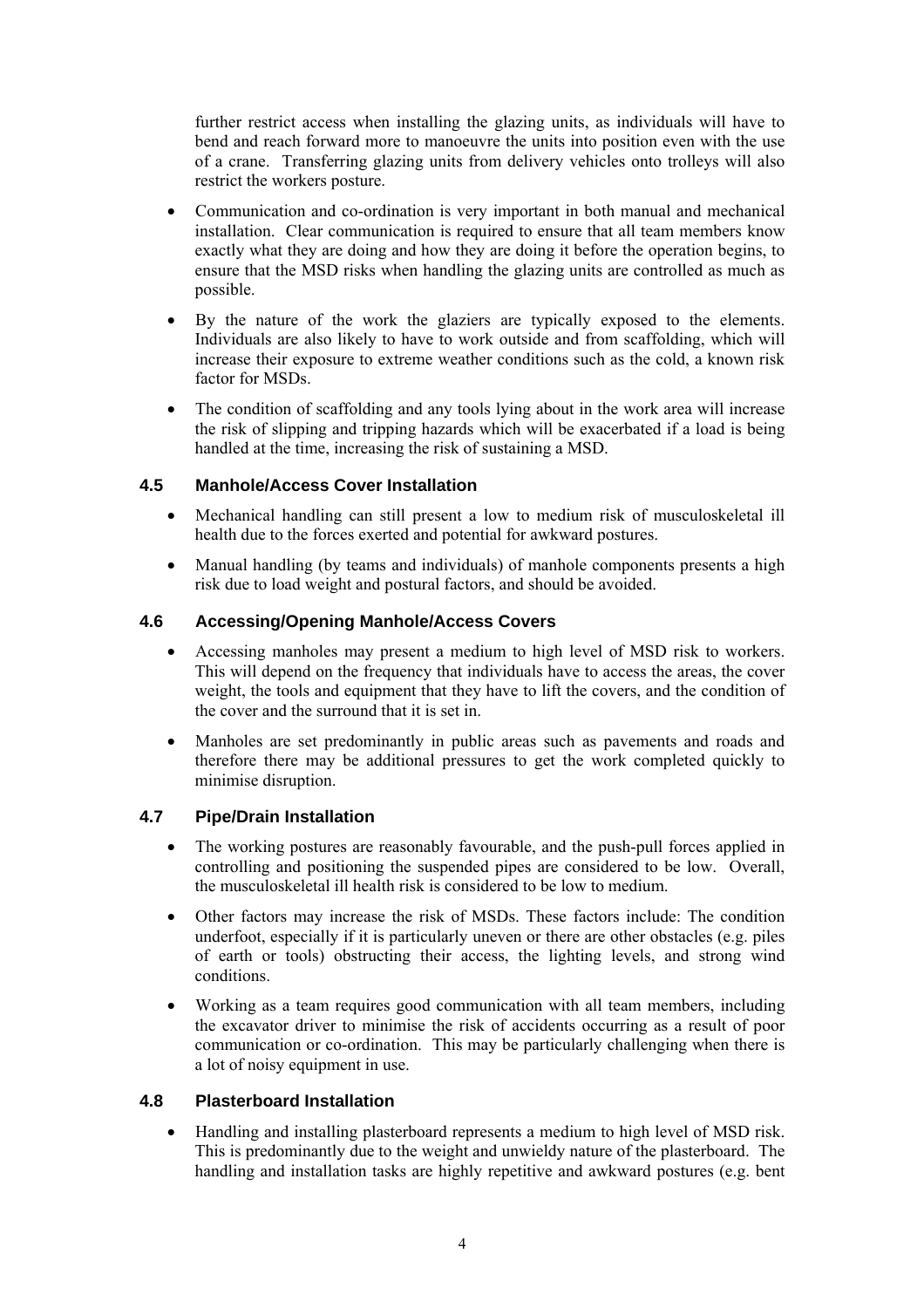forward, trunk twisting and reaching with the hands above shoulder height) can be adopted. For example, when installing plasterboard on ceilings and walls, when lifting plasterboard up onto scaffolding and when measuring and cutting it.

- Fixing plasterboard to the ceiling exposes individuals to a higher MSD risk compared to fixing to walls. This is due to the static nature of the activity when holding the plasterboard in position overhead and the repetitive hammering or use of a power drill above shoulder height with the neck hyper-extended.
- Individuals will be most at risk from lower back injury due to the frequent handling of the plasterboard. The risk of neck injury is likely to be increased due to the hyperextension required when installing plasterboards to ceilings. The shoulders and upper limbs are also likely to be at an increased risk of developing a MSD, due to the repetitive use of power tools, particularly at or above shoulder height.

#### **4.9 Scaffold Assembly/Disassembly**

- Scaffolding is a repetitive task and is physically demanding, placing workers at a medium to high risk of sustaining a MSD. This is due to the weight and frequency of the loads handling and the awkward postures that are often required (e.g. forward bending and twisting of the trunk, neck hyper-extension, lifting and reaching above shoulder height).
- Parts of the body most at risk of sustaining a MSD and are particularly vulnerable are the back, shoulders, neck, and upper limbs.
- Scaffolders have to work in a variety of site locations (internal/external) and may be exposed to extreme weather conditions, and are likely to be at an increased risk of falling from height.
- Scaffolders often have to work to tight deadlines when the scaffolding must be assembled/disassembled to allow other trades access to parts of the building.

#### **4.10 Handling and Tying Steel**

- Handling and tying rebar represents a medium to high level of risk of MSD, this is due to the restricted and awkward stooping and squatting postures workers operate in for extended periods of time.
- Steel fixers may also be at a high risk of ULDs due to the highly repetitive twisting actions of the wrist and forearm and when applying a force to the pliers (e.g. when cutting the wire).

#### **4.11 Stone Cladding: Handling and Installation**

- Installing stone cladding is a highly repetitive and skilled task, which represents a medium to high level of MSD injury risk, particularly to the lower back and upper limbs.
- Awkward postures are often adopted, especially when working on scaffolding as the scaffold structure may impede the ability to move freely and act as a barrier. For example when fitting cladding, individuals may have to support the weight of the cladding while reaching away from their body, placing additional stress on the lower back.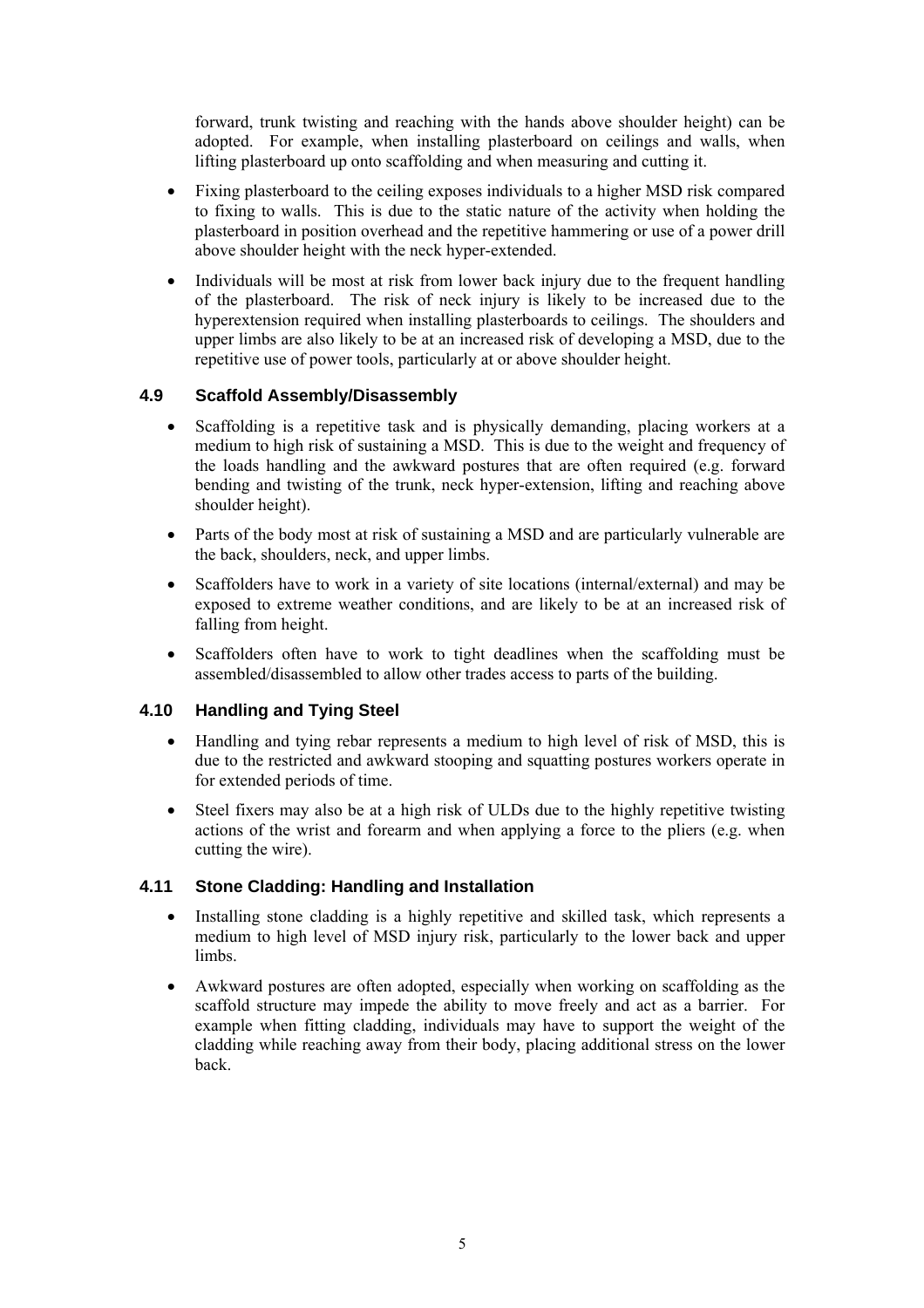## <span id="page-7-0"></span>**5 RECOMMENDATIONS**

General recommendations from this study are outlined below, however, additional general recommendations from the Health and Safety Executive (HSE) guidance (United Kingdom) that apply at design and organisation levels are covered in greater detail and presented in the full report in Appendix 4 (Section 10.4). Specific recommendations are provided for each of the ten tasks discussed in this report, and these along with the risk factors are presented in Table 1.

## **5.1 General Recommendations**

Overall recommendations from this study and previous recommendations from HSE (2000) guidance are:

- 1) Hazardous manual handling tasks should be avoided where possible. For example, eliminating features from the design that are difficult to install or that create manual handling problems for contractors and workers. It is important that designers and those specifying products are aware of any health and safety issues, including manual handling issues that may arise out of certain design features, construction methods or through using certain products. If alternative products are available that will reduce the risk from manual handling that individuals are exposed to, then these need to be seriously considered. In order for designers, engineers, etc, to develop an increased understanding of the health and safety risks, particularly from manual handling during the construction process, it is recommended that time is spent on site with health and safety personnel. This may help to improve their understanding of the manual handling risks and to keep up-to-date with current work methods and any issues surrounding the work methods during the construction process.
- 2) It is important to carry out risk assessment to identify and develop a safe system of work when undertaking any manual handling construction task. Using handling aids or devices where appropriate is essential in reducing the risk of musculoskeletal injury or ill health from manual handling. Planning work activities is also important to ensure the correct tools and/or equipment are available when and where required in order to reduce the risk of workers improvising or taking short cuts which may result in hazardous manual handling of loads. If any handling aids or devices are introduced they should be trialled initially to determine if they reduce the risk of musculoskeletal injury or ill health from manual handling or if they introduce new health and safety risks. Hiring tools or equipment is recommended initially during the trial period. A risk assessment should be undertaken before any new tools or devices are used. Trials will determine if the equipment is practical and under what circumstances it should be used.
- 3) Encouraging effective communication and sharing of information within the industry and with product suppliers and specifiers may help to reduce the risk of musculoskeletal injury or ill health from manual handling. For example, asking suppliers to clearly label the weight on loads so that they can easily be identified by individuals. Key industry stakeholders could also share information on good practice or successful interventions in reducing the risk of manual handling with others in the industry.

#### **5.2 Task Specific Recommendations**

A summary of the risk factors and recommendations for each of the ten tasks is presented in Table 1 on the following pages. However, it is also important to consider the general recommendations discussed above, in regard to those who design buildings and those that specify products in conjunction with the specific recommendations made. For example,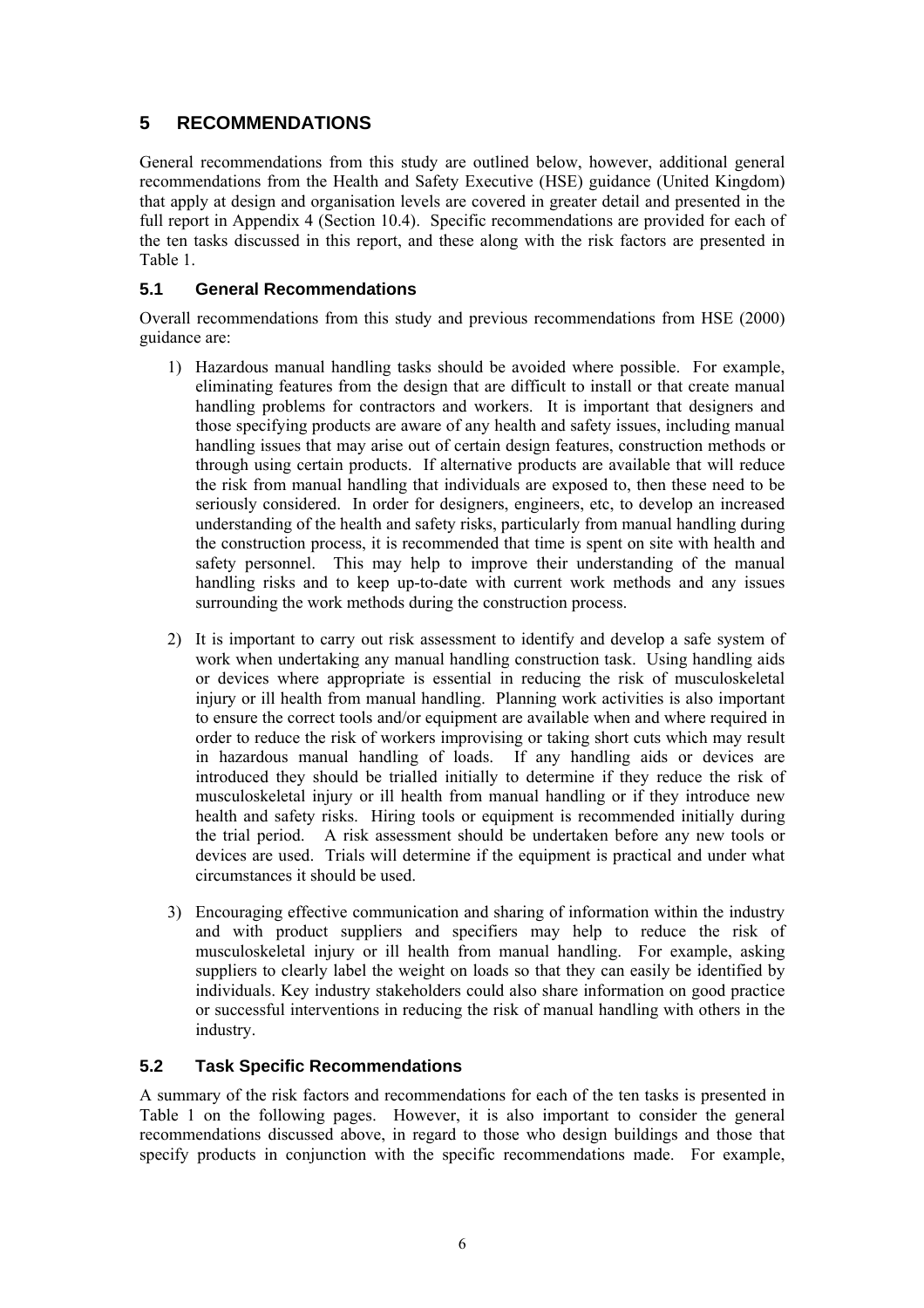avoiding unnecessary handling tasks or identifying safe systems of work through risk assessment if the tasks cannot be avoided.

| <b>Task</b>                                                             | <b>Risk Factors</b>                                                                                                                                                                                              | <b>Recommendations</b>                                                                                                                                                                                                                                                                                                                                                                                                                                                                                                                                                                                                                                          |
|-------------------------------------------------------------------------|------------------------------------------------------------------------------------------------------------------------------------------------------------------------------------------------------------------|-----------------------------------------------------------------------------------------------------------------------------------------------------------------------------------------------------------------------------------------------------------------------------------------------------------------------------------------------------------------------------------------------------------------------------------------------------------------------------------------------------------------------------------------------------------------------------------------------------------------------------------------------------------------|
| Tasks<br>performed<br>by a<br>brick/block<br>layers mate /<br>assistant | <b>High: These</b><br>tasks:<br>• Are physically<br>demanding<br>• Highly repetitive<br>• Require<br>workers to<br>adopt awkward<br>forward bent<br>postures<br>• Require<br>workers to<br>handle heavy<br>loads | <b>Planning:</b><br>Organisation is a key element to ensure<br>$\bullet$<br>blocks are delivered where they are needed.<br>The closer they are delivered to where they<br>are being used, the shorter the distance they<br>will have to be carried.<br>Plan the work so a teleporter or other<br>٠<br>mechanical device can be used to lift the<br>mortar and blocks up to elevated working<br>areas.<br>Lay out the work area where large mortar<br>٠<br>tubs are filled, so they can be directly<br>transported by teleporter or crane. This will<br>avoid the need for individuals to manually<br>manipulate the tubs so they can be lifted<br>mechanically. |
|                                                                         |                                                                                                                                                                                                                  | Use of mechanical aids to reduce handling<br>distances:                                                                                                                                                                                                                                                                                                                                                                                                                                                                                                                                                                                                         |
|                                                                         |                                                                                                                                                                                                                  | Use a block clamp where possible (via crane<br>$\bullet$<br>or teleporter, etc) to transport the blocks to<br>where they are required.<br>Use handling aids (e.g. teleporter, lift, etc) to<br>٠<br>move large mortar tubs into position to where<br>they are needed.                                                                                                                                                                                                                                                                                                                                                                                           |
|                                                                         |                                                                                                                                                                                                                  | <b>Enable better working posture:</b> (e.g. by raising<br>the small buckets off the floor when shovelling the<br>mortar). This will also mean that they are lifting<br>the buckets from a raised height and do not have<br>to bend down as far and this will reduce the<br>stress placed on the lower back.                                                                                                                                                                                                                                                                                                                                                     |
| Cable<br>Pulling                                                        | <b>Medium to High:</b><br>Depending on:<br>• The cable<br>weight<br>• The frequency<br>of handling<br>• The adoption of<br>awkward<br>postures                                                                   | <b>Planning:</b><br>To reduce the amount of manual handling the<br>type of reels and where they are needed<br>should be planned in advance.<br>Working in pairs or larger teams for longer<br>cables should help to assist in the installation<br>process.<br>Use of mechanical aids: When reels are too<br>large to be handled manually, handling aids<br>should always be used to ensure the reels are<br>placed as close as possible to where they are<br>required.                                                                                                                                                                                          |

|            | <b>Table 1.</b> Summary of tasks observed, risk factors and recommendations for risk |
|------------|--------------------------------------------------------------------------------------|
| reduction. |                                                                                      |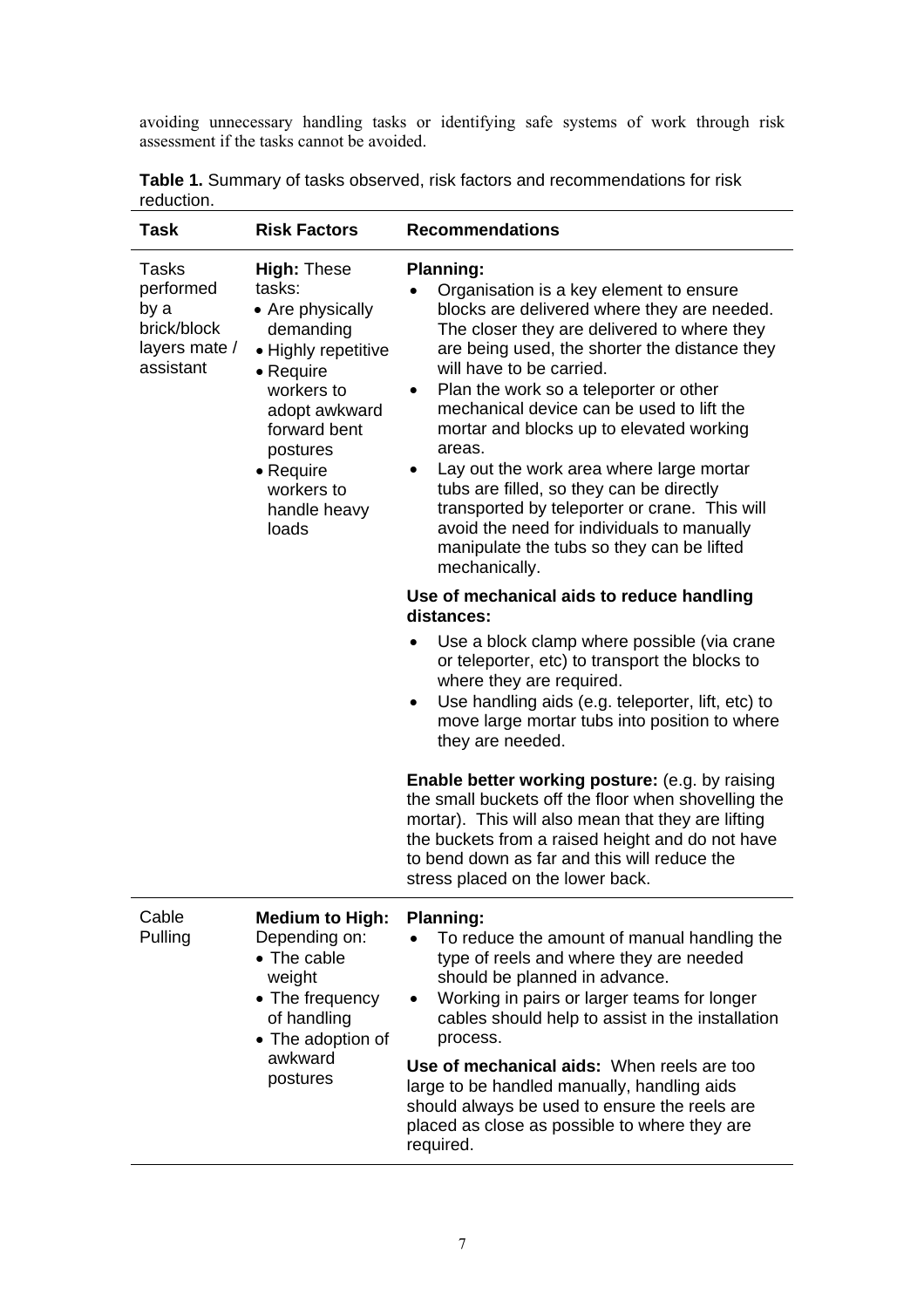| <b>Task</b>             | <b>Risk Factors</b>                                                                                                                                                                                                                                                                                | <b>Recommendations</b>                                                                                                                                                                                                                                                                                                                                                                                                                                                                                                                                                                                                                                                                                              |
|-------------------------|----------------------------------------------------------------------------------------------------------------------------------------------------------------------------------------------------------------------------------------------------------------------------------------------------|---------------------------------------------------------------------------------------------------------------------------------------------------------------------------------------------------------------------------------------------------------------------------------------------------------------------------------------------------------------------------------------------------------------------------------------------------------------------------------------------------------------------------------------------------------------------------------------------------------------------------------------------------------------------------------------------------------------------|
| Concrete<br>Finishing   | <b>Medium to High:</b><br>Depending on the<br>method adopted<br>when power<br>floating (e.g.<br>mechanical or                                                                                                                                                                                      | <b>Planning:</b> Any equipment or machinery used<br>should be readily accessible and available when<br>required to ensure that mechanical power floats<br>do not have to be manually handled over<br>obstacles.                                                                                                                                                                                                                                                                                                                                                                                                                                                                                                     |
|                         | manual means).<br>For example:<br>o The amount of<br>twisting and<br>force required<br>to control the<br>machinery, or,<br>o The amount of                                                                                                                                                         | <b>Rest breaks and job rotation:</b> It is important to<br>ensure that individuals get enough rest from<br>performing the highly repetitive tasks to avoid<br>muscle fatigue. This will be particularly important<br>if manually floating and working in crouched,<br>stooped, or other awkward postures, or if twisting<br>repeatedly when mechanically power floating.                                                                                                                                                                                                                                                                                                                                            |
|                         | stooping and<br>reaching when<br>manually power<br>floating                                                                                                                                                                                                                                        | <b>Equipment maintenance: Ensure that</b><br>mechanical power floating equipment is regularly<br>maintained according to manufacturers<br>specifications.                                                                                                                                                                                                                                                                                                                                                                                                                                                                                                                                                           |
| Glazing<br>installation | <b>High to Very</b><br><b>High: Due to:</b><br>• The size and<br>weight of the<br>glazing units<br>• During manual<br>installation:<br>workers have to<br>handle and lift<br>the heavy units<br>• The awkward<br>postures<br>adopted: as the<br>units have to be<br>installed in a<br>set location | <b>Planning:</b><br>Plan as to how the glazing units will be<br>transported to where they are required needs<br>to be considered. This is particularly<br>important during manual installation to reduce<br>the carrying distance of the units. The use of<br>mechanical handling aids should also be<br>investigated to reduce the carrying distances<br>and may help with improving work postures<br>(e.g. specialised trolleys).<br>Mechanical handling systems and access:<br>٠<br>Glass vacuum lifter and cranes or other<br>handling aids should be used where possible<br>to install glazing. Scissor lifts may also be<br>useful for getting as close as possible when<br>installing the glazing at height. |
|                         |                                                                                                                                                                                                                                                                                                    | Weight labelling: Clearly displaying the weight of<br>individual glazing units would help glaziers to<br>identify heavy units.                                                                                                                                                                                                                                                                                                                                                                                                                                                                                                                                                                                      |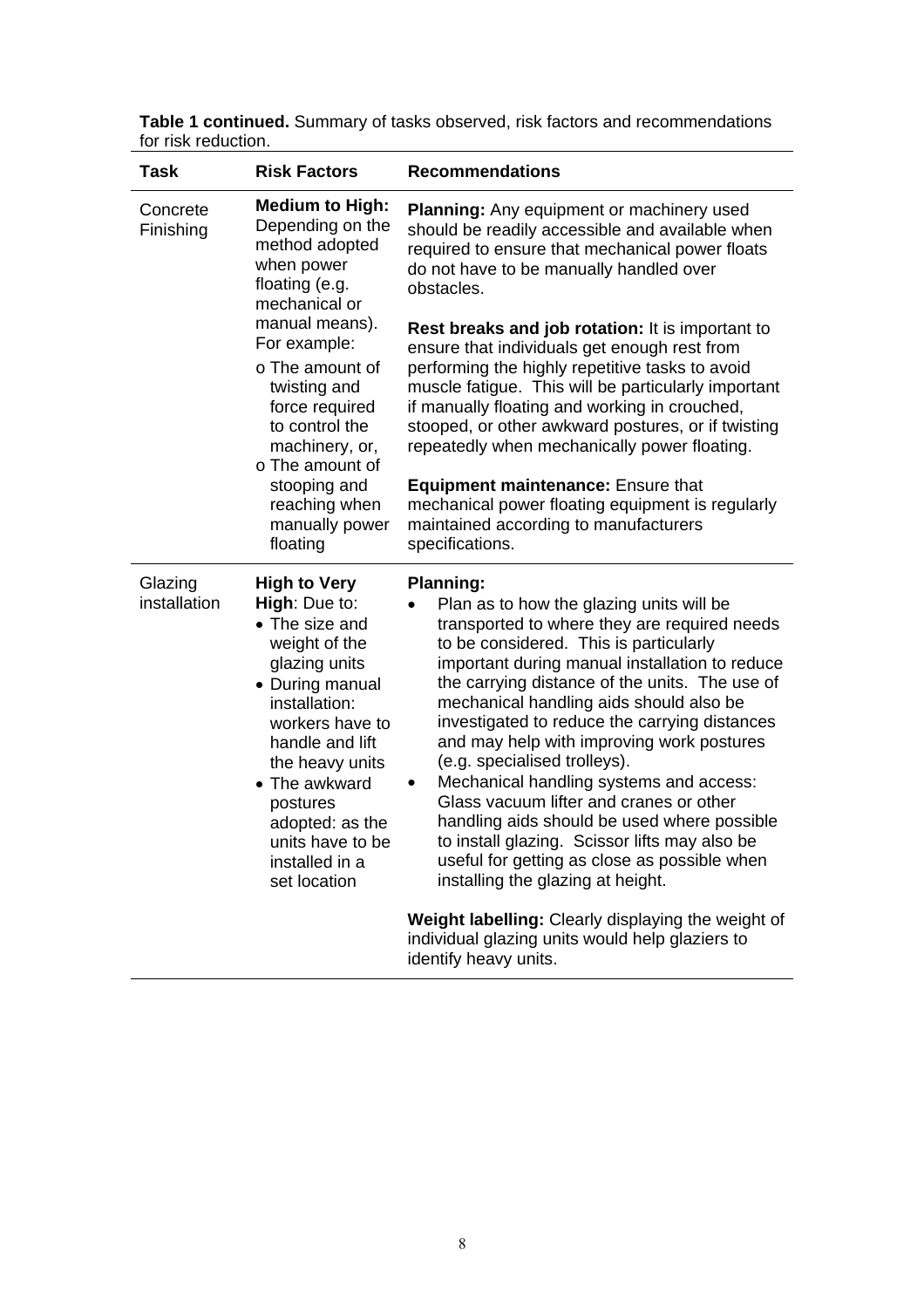| Task                                                     | <b>Risk Factors</b>                                                                                                                                                                                                                                                                                                                                                                                                                                                                                           | <b>Recommendations</b>                                                                                                                                                                                                                                                                                                                                                                                                                                                                                                                                                                                                                                                                                                                                                                                                                               |
|----------------------------------------------------------|---------------------------------------------------------------------------------------------------------------------------------------------------------------------------------------------------------------------------------------------------------------------------------------------------------------------------------------------------------------------------------------------------------------------------------------------------------------------------------------------------------------|------------------------------------------------------------------------------------------------------------------------------------------------------------------------------------------------------------------------------------------------------------------------------------------------------------------------------------------------------------------------------------------------------------------------------------------------------------------------------------------------------------------------------------------------------------------------------------------------------------------------------------------------------------------------------------------------------------------------------------------------------------------------------------------------------------------------------------------------------|
| Manhole<br>installation<br>(Manual<br>and<br>mechanical) | <b>Medium to Very</b><br><b>High: Depending</b><br>on the method of<br>installation:<br><b>Mechanical</b><br>installation:<br>Lower risk, due to:<br>$\bullet$ The use of a<br>mechanical aid<br>to lower the<br>manhole rings or<br>frame into<br>position.<br>• Depends on the<br>force applied<br>when<br>manoeuvring it<br>into position<br><b>Manual</b><br>installation:<br>Higher risk (high<br>to very high), due<br>to:<br>• The weight of the<br>loads handled<br>• Adoption of<br>stooped postures | Planning: The installation process should be well<br>planned to minimise risks and communicated to<br>workers so that individuals know exactly what<br>they are doing and how. All tools and equipment<br>should be readily available and in good condition.<br>Use of mechanical aids: Where possible<br>mechanical lifting aids should be used to<br>transport and lower the manhole into position to<br>reduce manual handling performed by workers.<br><b>Communication:</b> Good communication needs to<br>be practiced between all team members when<br>working as a team so they can safely undertake<br>the installation.<br><b>Housekeeping:</b> The area around the installation<br>should be kept clear of any tripping hazards, and<br>the area should be cordoned off accordingly to<br>protect both workers and members of the public. |
|                                                          |                                                                                                                                                                                                                                                                                                                                                                                                                                                                                                               |                                                                                                                                                                                                                                                                                                                                                                                                                                                                                                                                                                                                                                                                                                                                                                                                                                                      |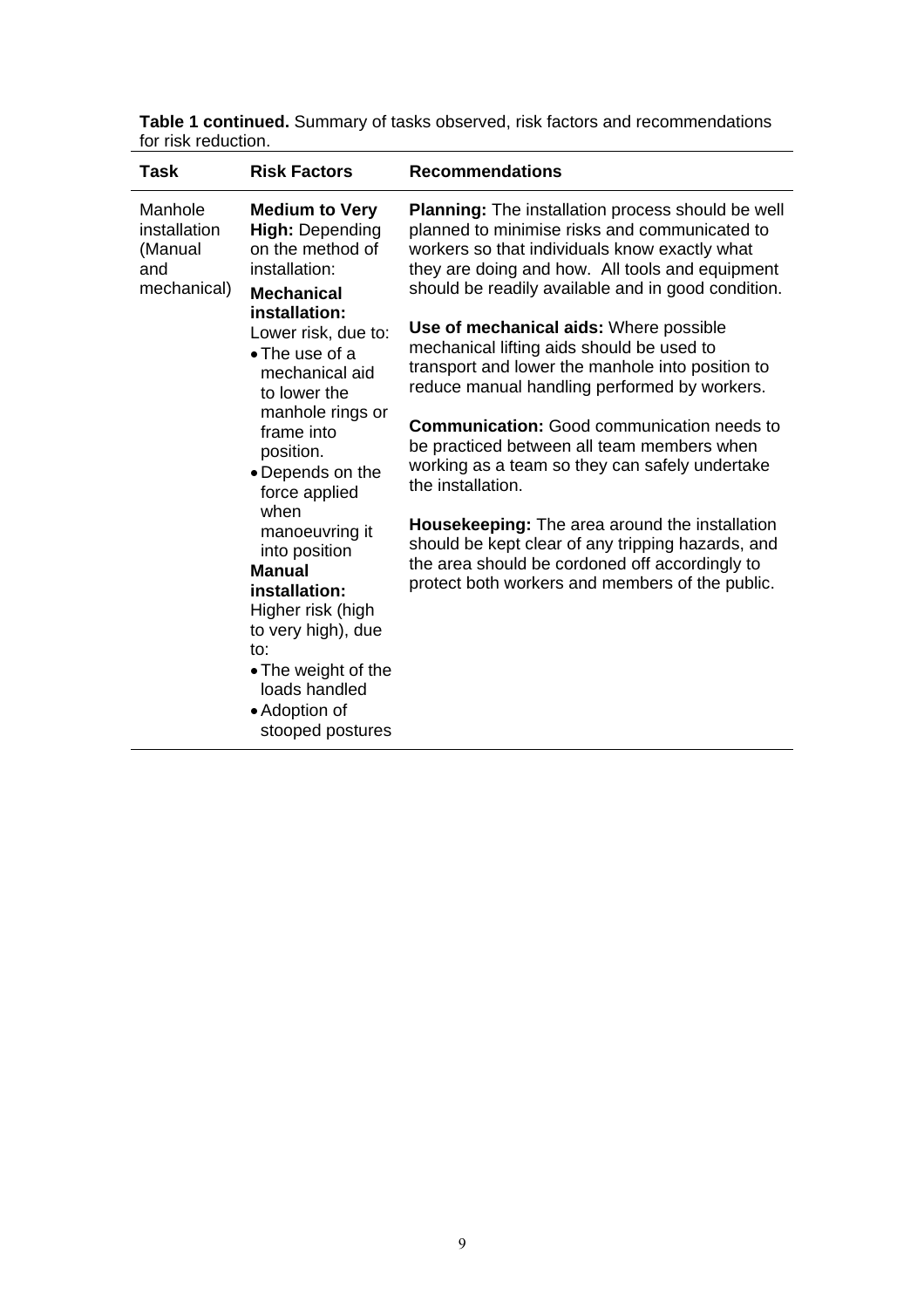| <b>Task</b>                       | <b>Risk Factors</b>                                                                                                                                                                                                                                                                                                                                                      | <b>Recommendations</b>                                                                                                                                                                                                                                                                                                                                                                                                                                                                                                                                                                                                                                                                                                                                                                                                                                                                                                                                                                                                                                                                  |
|-----------------------------------|--------------------------------------------------------------------------------------------------------------------------------------------------------------------------------------------------------------------------------------------------------------------------------------------------------------------------------------------------------------------------|-----------------------------------------------------------------------------------------------------------------------------------------------------------------------------------------------------------------------------------------------------------------------------------------------------------------------------------------------------------------------------------------------------------------------------------------------------------------------------------------------------------------------------------------------------------------------------------------------------------------------------------------------------------------------------------------------------------------------------------------------------------------------------------------------------------------------------------------------------------------------------------------------------------------------------------------------------------------------------------------------------------------------------------------------------------------------------------------|
| Accessing<br><b>Manholes</b>      | <b>Medium to High:</b><br>Depending on:<br>The type of<br>cover accessed<br>(e.g. traditional<br>covers that<br>require workers<br>to lift the cover<br>weight will<br>present a<br>greater MSD<br>risk).<br>The weight of<br>$\bullet$<br>the covers<br>Condition of the<br>covers and ease<br>of access<br>The postures<br>$\bullet$<br>adopted when<br>opening covers | <b>Short-term recommendations:</b><br>Provide appropriate training to ensure that<br>$\bullet$<br>all individuals know how to lift the covers<br>using the equipment in a safe manner.<br>Check that they have all the equipment and<br>$\bullet$<br>it is easily accessible before they go onsite.<br>Work together, clearly communicating and<br>$\bullet$<br>coordinating the team lift of the covers.<br>Matching physical characteristics and<br>strength would be beneficial.<br><b>Medium-term to long-term</b><br>recommendations: Employers installing<br>manhole covers should consider alternatives<br>based on:<br>How frequently they will need to be<br>accessed.<br>The long-term risk of MSD injury they are<br>$\bullet$<br>exposing their employees to.<br>A cost-benefit analysis could be conducted<br>to identify the short-term costs of installing<br>different types of covers versus the long-<br>term costs of injury compensation,<br>sickness absence payments, training new<br>employees, etc, due to injuries relating to<br>MSDs from this type of work. |
| Pipe and<br>drain<br>installation | Medium: Due to:<br>Awkward<br>stooped forward<br>postures, but<br>may increase if:<br>The amount of<br>$\bullet$<br>force required to<br>push and<br>manoeuvre<br>concrete pipes<br>into position is<br>excessive                                                                                                                                                        | <b>Planning: Companies should have clearly</b><br>developed strategies for installing drainage<br>pipes. These strategies should ensure that the<br>correct equipment is available when and where<br>it is required<br>Training: All individuals should receive suitable<br>and sufficient training to reduce the risk of<br>MSDs. This is particularly important because<br>individuals have to work in teams and<br>communicate with others (e.g. excavator<br>drivers, other workers or contractors).<br>House-keeping: In order to ensure that the<br>workers have sufficient access to the trench the<br>area should be kept as clear as possible,<br>removing any obstacles that may cause<br>tripping hazards. This will help to provide                                                                                                                                                                                                                                                                                                                                         |
|                                   |                                                                                                                                                                                                                                                                                                                                                                          | workers with easier access to the trench, or<br>when standing at the side of the trench when<br>they are manipulating the drainage pipe into<br>position.                                                                                                                                                                                                                                                                                                                                                                                                                                                                                                                                                                                                                                                                                                                                                                                                                                                                                                                               |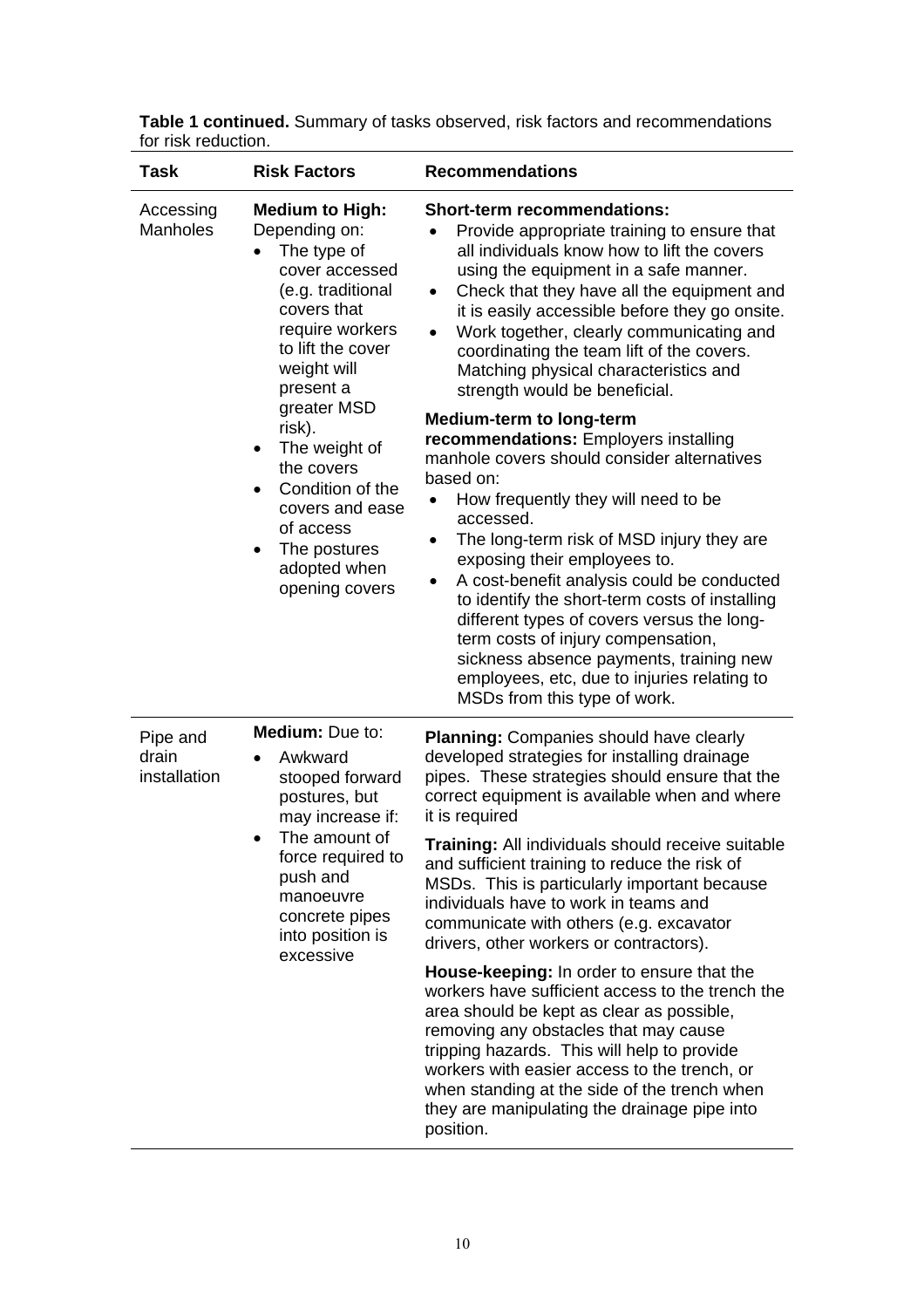| Task                                     | <b>Risk Factors</b>                                                                                                                                                                                                                                                                                                                                                 | <b>Recommendations</b>                                                                                                                                                                                                                                                                                                                                                                                                                                                                                                                                                                                                                                                                                                                                                                                                                                                                                                                                                                                                                         |
|------------------------------------------|---------------------------------------------------------------------------------------------------------------------------------------------------------------------------------------------------------------------------------------------------------------------------------------------------------------------------------------------------------------------|------------------------------------------------------------------------------------------------------------------------------------------------------------------------------------------------------------------------------------------------------------------------------------------------------------------------------------------------------------------------------------------------------------------------------------------------------------------------------------------------------------------------------------------------------------------------------------------------------------------------------------------------------------------------------------------------------------------------------------------------------------------------------------------------------------------------------------------------------------------------------------------------------------------------------------------------------------------------------------------------------------------------------------------------|
| Plasterboard<br>installation             | <b>Medium to High:</b><br>Due to:<br>The repetitive<br>nature of the<br>tasks<br>The postures<br>$\bullet$<br>adopted (e.g.<br>bent forward,<br>reaching above<br>shoulder height,<br>neck hyper-<br>extension)<br>The weight and<br>unwieldy nature<br>of the<br>plasterboard<br>handled<br>Plasterboard<br>may be handled<br>several times<br>before it is fitted | <b>Planning:</b> A safe system of work should be<br>developed to reduce the level of MSD risk<br>individuals are exposed to. For example:<br>Consideration needs to be given as to<br>how the plasterboard and work tools are<br>going to be delivered to the area where<br>they are required.<br>Planning the best method(s) to lift<br>plasterboard, particularly when fitting<br>ceilings in large buildings (e.g. the use<br>of a plasterboard lift) or similar<br>mechanical aids should be considered<br>in the first instance. However, in some<br>circumstances in the absence of<br>mechanical aids a team approach is<br>recommended.<br>Use of mechanical aids: Mechanical<br>٠<br>aids, such as cranes, lifts, and trolleys,<br>should be used to transport the<br>pallets/stacks of plasterboard as close<br>to where they are required as possible.<br>Work methods: Where possible raised<br>plasterboard stacks should be used to measure<br>and cut the plasterboard to reduce the amount<br>of forward bending of the trunk. |
| Scaffolding<br>assembly /<br>disassembly | <b>Medium to High:</b><br>These tasks:<br>Are highly<br>$\bullet$<br>repetitive<br>Physically<br>demanding<br>Can require the<br>adoption of<br>awkward body<br>postures                                                                                                                                                                                            | <b>Planning and Organisation:</b><br>To transport the stillages to as close as<br>possible to where they are required,<br>planning and organisation is particularly<br>important, especially on larger sites<br>where there might be high demand for<br>crane or teleporter use<br>It would be beneficial to have separate<br>stillages for each component to reduce<br>the amount of time spent sorting<br>through stillages.<br>Use of mechanised equipment: Mobile<br>elevated work platforms or scissor lifts should<br>be used when appropriate to transport<br>individual components up or down the scaffold.<br>Job rotation and breaks: Workers should<br>have sufficient breaks or changes in activity to<br>allow for rest and recovery. Frequent, shorter<br>breaks are preferred to fewer, longer breaks.                                                                                                                                                                                                                          |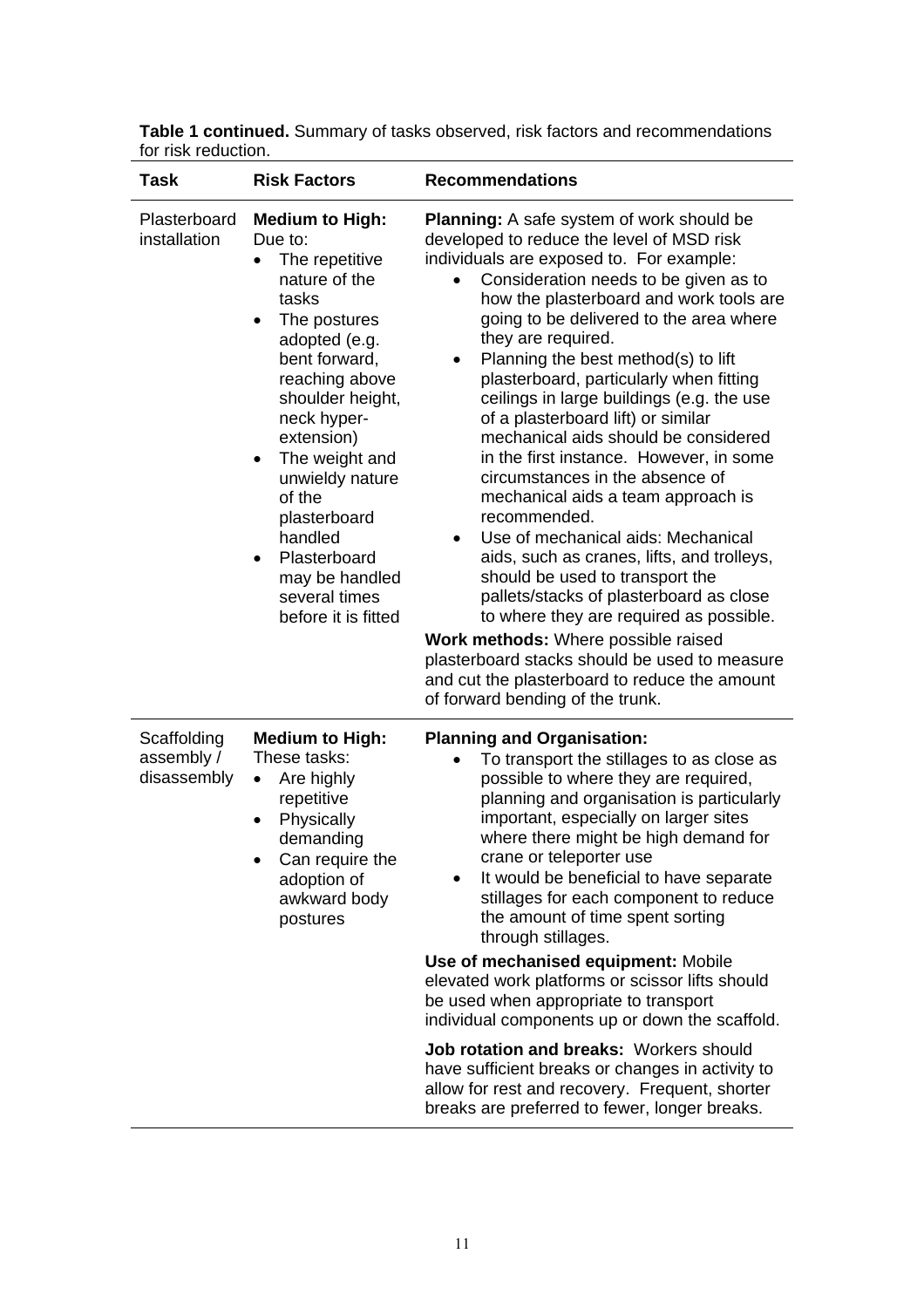| <b>Task</b>                              | <b>Risk Factors</b>                                                                                                                                                                                                                                                                                                                       | <b>Recommendations</b>                                                                                                                                                                                                                                                                                                                                                                                                                                                                                                                                                                                                                                                                                                                                                                                                                                                                                                                                                                                                                                                                                                                                                                                                                                                                                                                                                                                                                                                         |
|------------------------------------------|-------------------------------------------------------------------------------------------------------------------------------------------------------------------------------------------------------------------------------------------------------------------------------------------------------------------------------------------|--------------------------------------------------------------------------------------------------------------------------------------------------------------------------------------------------------------------------------------------------------------------------------------------------------------------------------------------------------------------------------------------------------------------------------------------------------------------------------------------------------------------------------------------------------------------------------------------------------------------------------------------------------------------------------------------------------------------------------------------------------------------------------------------------------------------------------------------------------------------------------------------------------------------------------------------------------------------------------------------------------------------------------------------------------------------------------------------------------------------------------------------------------------------------------------------------------------------------------------------------------------------------------------------------------------------------------------------------------------------------------------------------------------------------------------------------------------------------------|
| Tying steel                              | <b>Medium to High:</b><br>Due to:<br>Adopting<br>awkward<br>forward<br>bent/stooping<br>postures<br>Highly<br>repetitive use<br>of the upper<br>limbs                                                                                                                                                                                     | <b>Planning:</b> The steel rebar needs to be delivered<br>as close as possible to where it is required to<br>minimise the distance it is carried. The space<br>available to access the area and where the rebar is<br>stored also needs careful consideration to ensure<br>workers have sufficient space to work in.<br><b>Tools and Equipment:</b> As an alternative to using<br>pliers there are a number of tools available on the<br>market, which can be used for automatically tying<br>rebar and should be investigated further. E.g.<br>bent handled pliers to improve wrist postures and<br>automatic tying tools that eliminate the repeated<br>twisting action in the wrist and keep the individual<br>in an upright posture.                                                                                                                                                                                                                                                                                                                                                                                                                                                                                                                                                                                                                                                                                                                                       |
| <b>Stone</b><br>cladding<br>installation | <b>Medium to High:</b><br>Due to:<br>The highly<br>repetitive<br>nature of the<br>tasks<br>The heavy<br>٠<br>loads handled<br>Adoption of<br>awkward<br>postures (e.g.<br>forward<br>bending and<br>twisting, and<br>reaching above<br>shoulder<br>height)<br>Each stone<br>cladding panel<br>may have to be<br>handled<br>multiple times | <b>Planning and Organisation:</b><br>In the first instance consideration should be<br>given by designers when specifying<br>products (e.g. weight, installation method).<br>A workbench could be used, or the stack of<br>٠<br>stone raised higher to reduce the amount of<br>bending or squatting when measuring,<br>cutting, and drilling stone.<br>Use of mechanical aids:<br>The stones should already be on pallets as<br>delivered by the manufacturer. This should<br>make them relatively easy to transport<br>around site by a pallet truck, forklift,<br>teleporter, etc. Pallets should be placed as<br>close as possible to where they are<br>required, but not so they are in the way of<br>the workers.<br>If working on scaffolding, the stones should<br>be mechanically lifted into position and a<br>trolley or pallet truck should be used to<br>move them to where they are temporarily<br>placed for use.<br>Consideration should be given to using<br>$\bullet$<br>lifting aids such as a vacuum-lifting device if<br>larger stones (e.g. those weighing 50kg or<br>more) are handled.<br><b>Team handling and communication: Always</b><br>undertake the lifting of the stones in teams of two,<br>and try and match the individuals in terms of their<br>strength capabilities and size.<br><b>Training:</b> Appropriate on-the-job training should<br>be provided to ensure that assistants know what<br>they are doing and what is required of them. |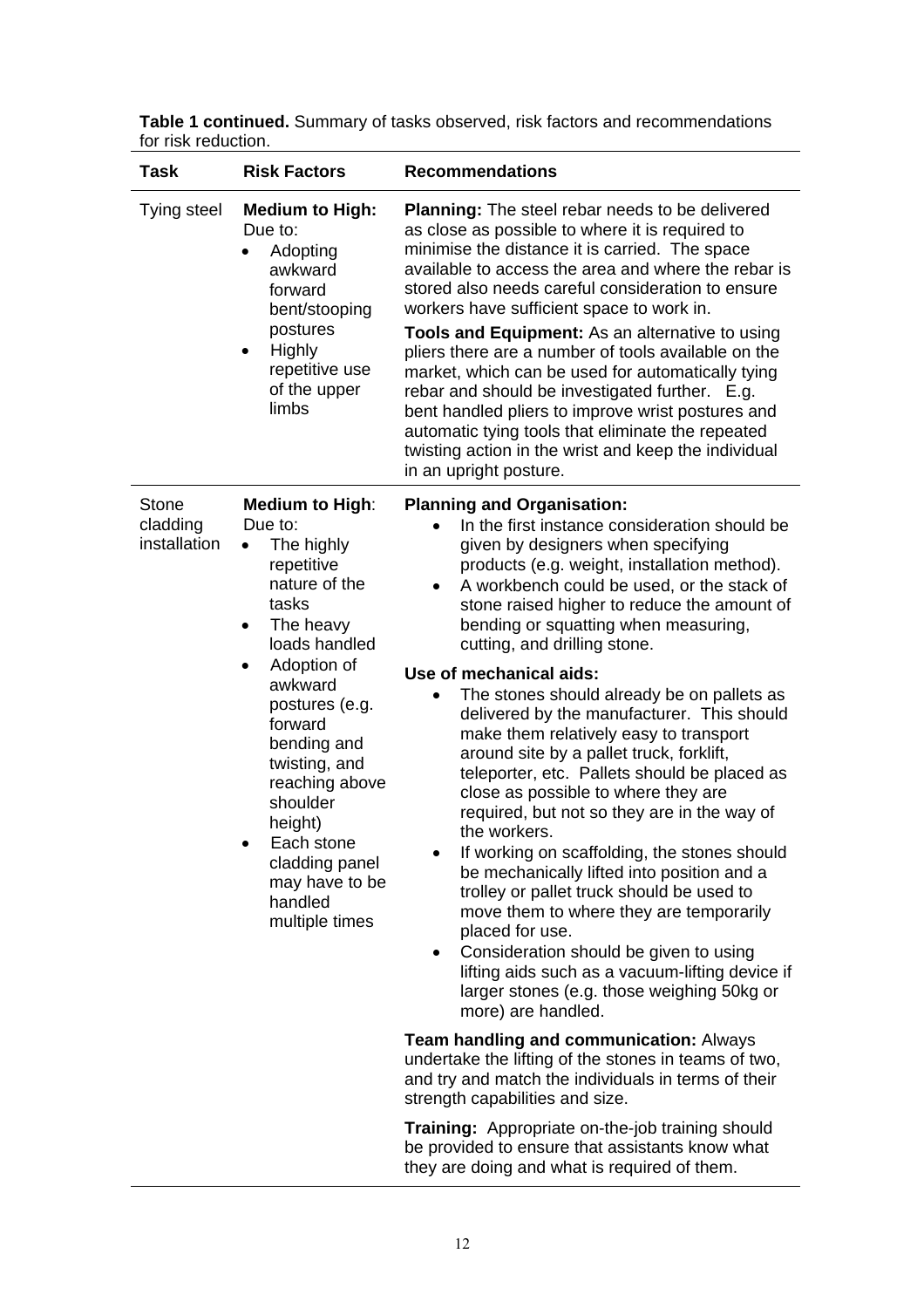## <span id="page-14-0"></span>**6 CONCLUSIONS**

In conclusion, this study has been effective in applying a practical approach to investigate manual handling tasks occurring within the construction environment. It has also been successful in identifying possible risk reduction measures for each of the tasks investigated. It is important to remember that any interventions or changes in work systems introduced into the workplace should involve the individuals performing the tasks from the outset. They should also be trialled initially to identify any new risk factors that may have been introduced into the work environment prior to widespread implementation. Any interventions should be trialled and evaluated in the field, with real workers in real work environments.

This study has met the specified aims and objectives, and this document should serve as a focussed starting point, or baseline for stakeholders in the construction industry to work together to develop best practice guidance and to investigate risk reduction measures. This approach poses many challenges for the industry and will require stakeholders to work together adopting a joined-up, holistic approach when planning future construction projects. The focus should be to fully consider health and safety issues during every aspect of the construction process. Encouraging a greater awareness and understanding of health and safety issues on all levels, by all concerned, in a construction project is of paramount importance.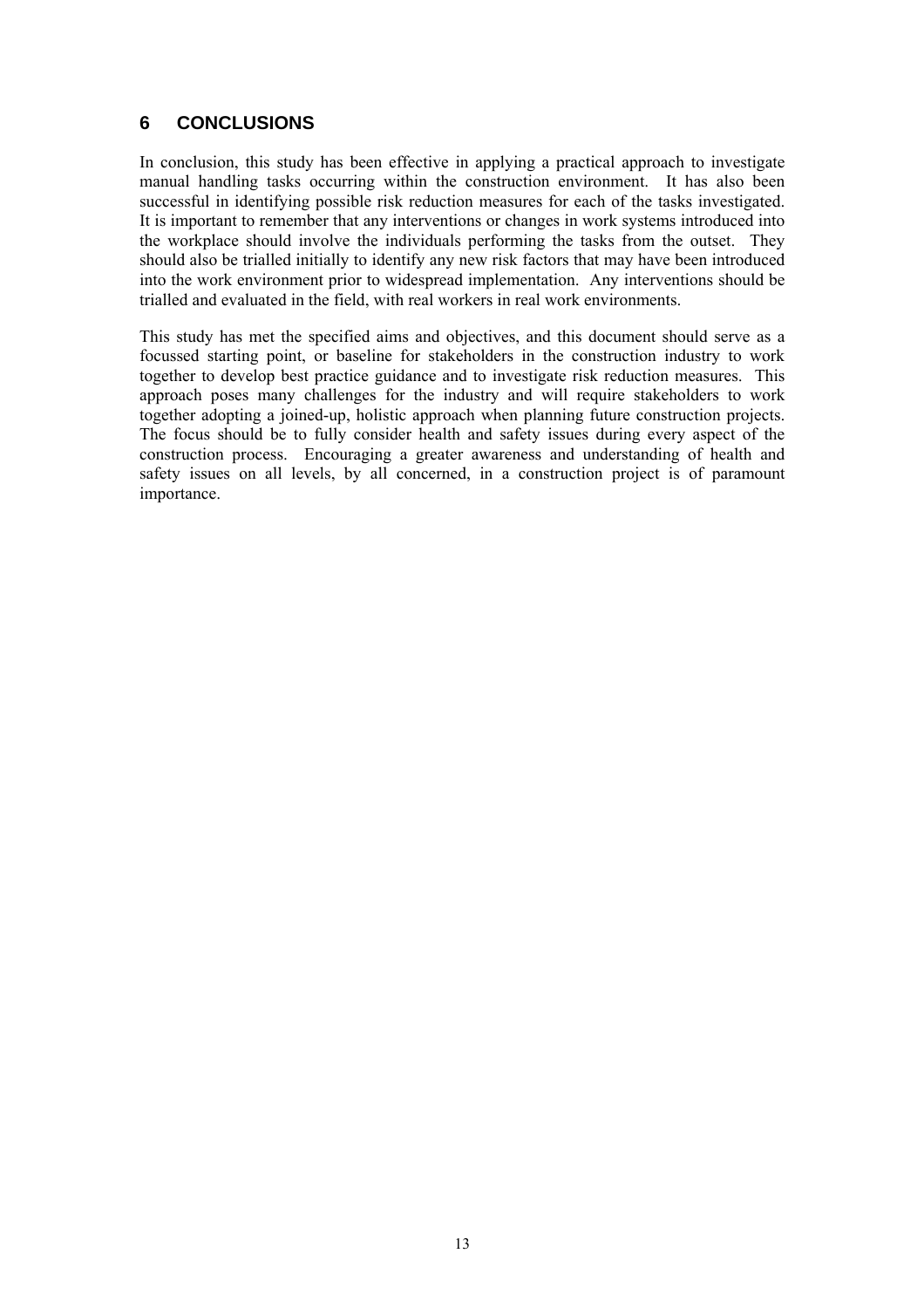## <span id="page-15-0"></span>**7 BIBLIOGRAPHY**

Albers J *et al*., (1997). *An ergonomic education and evaluation program for apprentice carpenters*. American Journal of Industrial Medicine, 32: 641 – 646. In: Cowley, S., and Leggett, S., (2003). Prevention of falls and manual handling injuries among plasterers: the case for intervention. Journal of Occupational Health and Safety, Vol. 19, No. 5, 447 – 457.

Albers, J., Estill, C., and MacDonald, L., (2005). *Identification of ergonomics interventions used to reduce musculoskeletal loading for building installation tasks.* Applied Ergonomics, 36,  $427 - 439$ .

Andersson, G. B. (1997). The Epidemiology of Spinal Disorders. In J.W. Frymoyer (ed.). *The Adult Spine: Principles and Practice*, 2nd ed (Philadelphia: Lippincott-Raven), 93-141. In: Marras, W.S. 2000. Occupational Low Back Disorder Causation and Control. Ergonomics, 2000, Vol. 43, No.7, 880-902.

Anton, D., Rosecrance, J.C., Gerr, F., Merlino, L.A., and Cook, T.M., (2005). *The effects of concrete block weight and wall height on electromyographic activity and hear rate of masons*. Ergonomics, 48, (10), 1314 – 1330. In: Nugent, R., Fallon, E., Hegarty, S., (2007). An ergonomic study of blocklaying. Contemporary Ergonomics, pages 519 – 524.

Arbouw, (2001). *Reducing physical work demands by 10% in bricklayers, pavers and carpenters.* In: van Der Molen, H.F., Sluiter, J., Hulshof, T.J., Vink, P., van Duivenbooden, C., Homan, R., Frings-Dresen, M.H.W., (2005). Implementation of participatory ergonomics intervention in construction companies. Scandinavian Journal of Work Environmental Health (2005), Vol. 31, No. 3, 191 – 204.

Arndt, V., Rothenbacher, D., Daniel, U., Zschenderlein, B., Schuberth, S. and Brenner, H., (2005). *Construction work and risk of occupational disability: a ten year follow up of 14,474 male workers.* Occupational Environmental Medicine, 62, 559-566.

Ayoub, M.M., Selan, J.L., Liles, D.H., (1983). *An ergonomics approach for the design of manual materials-handling tasks.* Human Factors, 25, 507 – 515.

Bernard, B. (1997). *Musculoskeletal Disorders and Workplace Factors. A Critical Review of Epidemiologic Evidence for Work-Related Musculoskeletal Disorders of the Neck, Upper Extremity, and Low Back.* U.S. Department of Health and Human Services, National Institute for Occupational Safety and Health).

Bongers, P., and Hoogendoorn, L., (2000). *Risicofactoren voor lage rugklachten; resultaten van een longitudinal onderzoek.* TNO rapport 107011\t9900566. In: Op De Beeck, R., and Hermans, V. 2000, Research on work-related low back disorders. European Agency for Safety and Health at Work, ISBN 92-950007-02-06.

Brouwer, J., Bulthuis, B., Begemann-Meijer, M., (1991). *The workload of gypsum bricklayers: the effect of lowering the mass and reducing the size of a gypsum brick.* In: Designing for everyone: Proceedings of the Eleventh Congress of the International Ergonomics Association. Y. Queinnec and F. Daniellou, Eds, Taylor and Francis, London. In: Cook, T.M., Rosecrance, J.C., and Zimmermann, C.L., (1996). Work-related musculoskeletal disorders in bricklaying: A symptom and job factors survey and guidelines for improvements. Applied Occupational and Environmental Hygiene, 11, (11).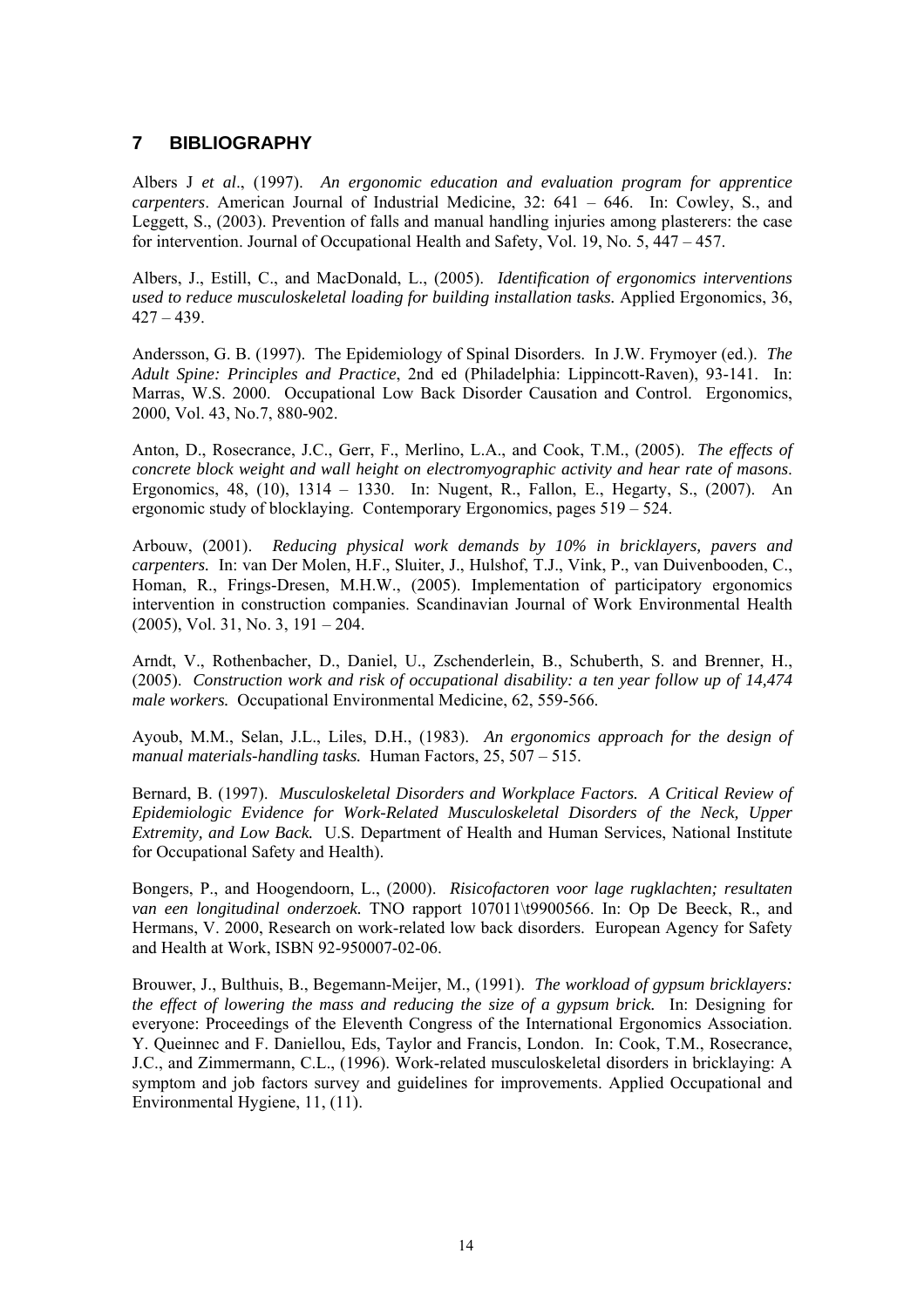Chaffin, D., (1974). *Human strength capability and low-back pain*. Journal of Occupational Medicine, vol. 16, pp. 248 –254.

Chiou, S., Pan, C., Fosbroke, D., (1997). *Identification of risk factors associated with traumatic injury among drywall installers.* Advances in Occupational Ergonomics and Safety II. Edited by Das, Biman and Karwowski, Waldemar, IOS Press and Ohmsha.

Construction Solutions (2009). *Skid plates to move concrete-filled hoses.* Accessed: [www.cpwrconstructionsolutions.org/masonry/solution/408/skid-plates-to-move-concrete-filled](http://www.cpwrconstructionsolutions.org/masonry/solution/408/skid-plates-to-move-concrete-filled-hoses.html)[hoses.html](http://www.cpwrconstructionsolutions.org/masonry/solution/408/skid-plates-to-move-concrete-filled-hoses.html), on 14/01/09.

Cook, T.M., Rosecrance, J.C., and Zimmermann, C.L., (1996). *Work-related musculoskeletal disorders in bricklaying: A symptom and job factors survey and guidelines for improvements.*  Applied Occupational and Environmental Hygiene, 11, (11).

Cutlip, R., Hsiao, H., Garcia, R., Becker, E., and Mayeux, B., (2000). *A comparison of different postures for scaffold end-frame disassembly*. Applied Ergonomics, 31, 507 – 513.

Cowley, S., and Leggett, S., (2003). *Prevention of falls and manual handling injuries among plasterers: the case for intervention.* Journal of Occupational Health and Safety, Vol. 19, No. 5,  $447 - 457$ .

Durakerb Ireland (2008). *Promotional material provided by Durakerb*. Also available at: [www.durakerb.ie](http://www.durakerb.ie/).

Elders, L., Burdorf, L., (2001). *Interrelations of risk factors and low back pain in scaffolders.*  Occupational Environmental Medicine, 58, 587 – 603.

Entzel, P., Albers, J., Welch, L., (2007). *Best practices for preventing musculoskeletal disorders in masonry: Stakeholder perspectives.* Applied Ergonomics, 38, pages 557 – 566.

Ferreira, J., 2002, *Ergonomic investigation of ambulance design: paramedics and technicians working in the patient compartment.* MSc Project, Loughborough University.

Fredericks, T.K., Abudayyeh, O., Choi, S.D., Wiersma, M., and Charles, M., (2005). *Occupational injuries and fatalities in the roofing contracting industry*. Journal of Construction Engineering and Management, Vol 131, No. 11, 1233 – 1240.

Frings-Dresen, M.H.W., Windhorst, J., Hoozemans, M.J.M., Van Der Beek, A.J., and Van Der Molen, H.F., (2000). *Push and pull forces in the building and construction industry.* Proceedings of the Human factors and Ergonomics Society Annual Meeting, Vol. 6., 209 – 212.

Fulmer, S., Azaroff, L., Moir, S., (2006). *Factors influencing ergonomic intervention in construction: Trunkman case study*. New Solutions, Vol. 16 (3), 235-247.

Gallagher, S., Marras, W., Litsky, A., Burr, D., (2005). *Torso Flexion Loads and the Fatigue Failure of Human Lumbosacral Motion Segments.* SPINE Volume 30, Number 20, 2265-2273.

Goldsheyder, D., Nordin, M., Schecter, P., Weiner, S., and Hierbert, R., (2002). Musculoskeletal Symptoms Survey among Mason Tenders. American Journal of Industrial Medicine, 42, 384 – 396. In: Nugent, R., Fallon, E., Hegarty, S., (2007). An ergonomic study of blocklaying. Contemporary Ergonomics, pages 519 – 524.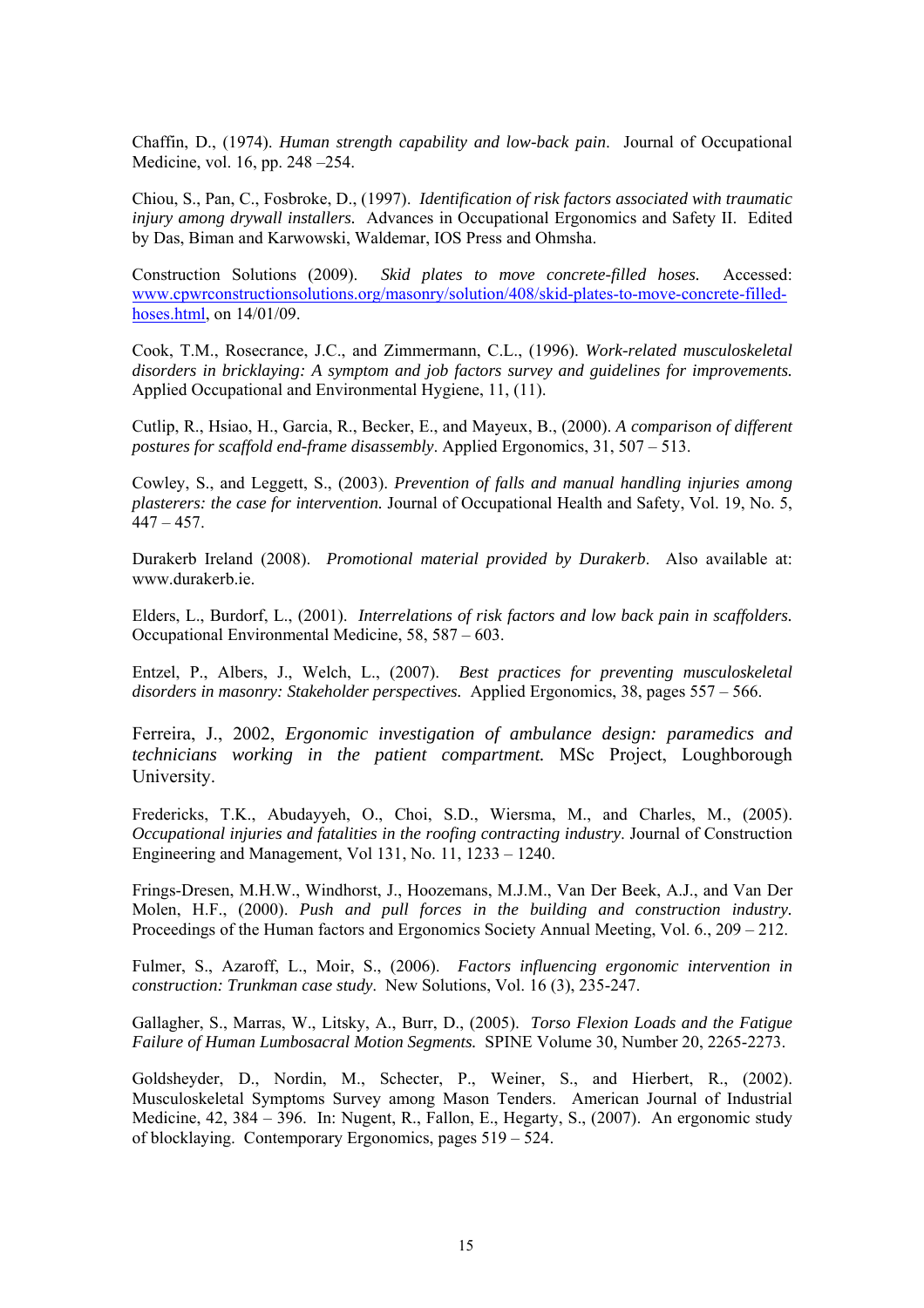Hartmann, B., and Fleischer, A., (2005). Physical load exposure at construction sites. Scandinavian Journal of Work Environmental Health, Volume 31, Supplement 2, pages 88-95.

Hartmann, B., Werner, S., Rehme, G., Steinweg, H., and Middel, S., (2006). Reduction of physical load of bricklayers and screed-layers by new working methods – an ergonomic analysis. 16th World Conference on Ergonomics.

Health and Safety Authority (HSA)  $(2007)^1$ . Summary of Workplace Injury, Illness and Fatality Statistics 2006 – 2007. ISBN 1-84496-098-6. Accessed: [http://publications.hsa.ie/index.asp?locID=17&docID=293,](http://publications.hsa.ie/index.asp?locID=17&docID=293) on 15/10.08.

Health and Safety Authority (HSA) (2007)<sup>2</sup>. *Guide to the Safety, Health and Welfare at Work (General Application) Regulations 2007.* Chapter 4 of Part 2: Manual Handling of Loads. ISBN: 1 84496 069 2.

Health and Safety Authority (HSA)  $(2007)^3$ . Guide to the Safety, Health and Welfare at Work (General Application) Regulations 2007. Chapter 2 of Part 5: Control of Vibration at Work. ISBN 1 84496 074 9.

Health and Safety Executive (HSE) (2001). *Musculoskeletal problems in bricklayers, carpenters and plasterers: literature review and results of site visits.* Report: HSL/2001/13, Accessed: [http://www.hse.gov.uk/research/hsl\\_pdf/2001/hsl01-13.pdf,](http://www.hse.gov.uk/research/hsl_pdf/2001/hsl01-13.pdf) on 14/07/08.

Health and Safety Executive (2005). *Handling kerbs: reducing the risks of musculoskeletal disorders (MSDs). HSE Information Sheet, Construction Information Sheet No 57* (CIS 57). Accessed:<http://www.hse.gov.uk/pubns/cis57.pdf>, on 21/08/08.

Health and Safety Executive (HSE), (2008). Work-related injuries and ill health in construction. Accessed: [www.hse.gov.uk/statistics/industry/construction/ill-health.htm,](http://www.hse.gov.uk/statistics/industry/construction/ill-health.htm) on 08/01/09.

Health and Safety Executive (HSE). Vibration calculator accessed at: [http://www.hse.gov.uk/vibration/hav/vibrationcalc.htm.](http://www.hse.gov.uk/vibration/hav/vibrationcalc.htm)

Health and Safety Review, (2009). *A journal of record on health, safety and environmental issues as they affect the workplace.* Volume 14, Number 1.

Holmstrom, E., and Engholm, G., (2003). *Musculoskeletal disorders in relation to age and occupation in Swedish construction workers*. American Journal of Industrial Medicine, 44, 377  $-384.$ 

Hoogendoorn, W.E., van Poppel, M.N.M., Bongers, P.M., Koes,B.W., Bouter, L.M. (1999). *Physical Load During Work and Leisure Time as Risk Factors for Back Pain.* Scandinavian Journal of Work and Environmental Health, 25(5), 387-403.

Jager, M., Luttmann, A., Laurig, W., (1991). *Lumbar load during one-handed bricklaying.* International Journal of Industrial Ergonomics, 8: 261-277. In: Cook, T.M., Rosecrance, J.C., and Zimmermann, C.L., (1996). Work-related musculoskeletal disorders in bricklaying: A symptom and job factors survey and guidelines for improvements. Applied Occupational and Environmental Hygiene, 11, (11).

Kaiser, R., Linke-Kaiser, G., (1991). *The improvement of working conditions in the masonry sector*. Trade Association of Construction Workers, Frankfurt am Main, Germany. In: Cook, T.M., Rosecrance, J.C., and Zimmermann, C.L., (1996). Work-related musculoskeletal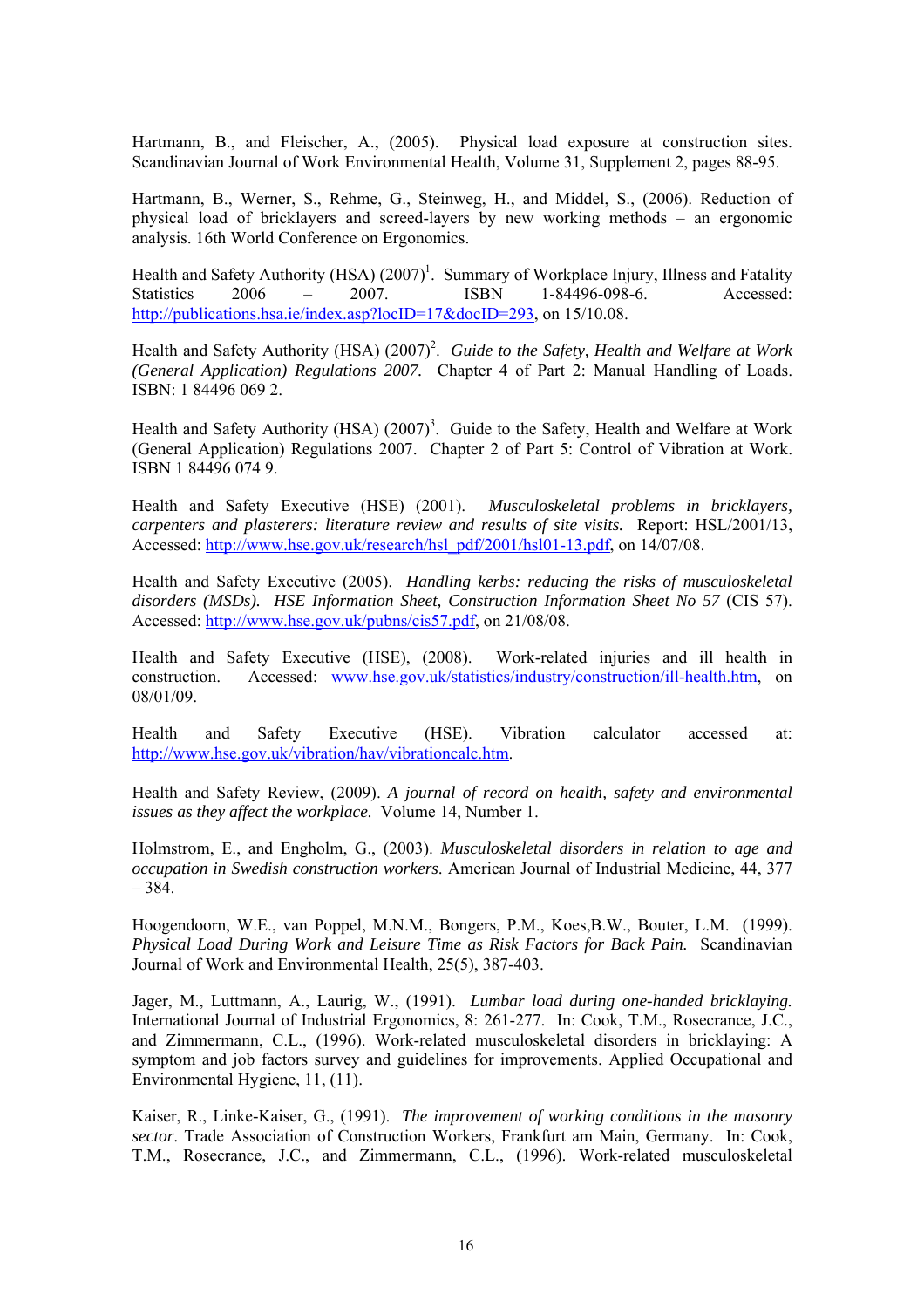disorders in bricklaying: A symptom and job factors survey and guidelines for improvements. Applied Occupational and Environmental Hygiene, 11, (11).

Karmaus, W., (1987). *An evaluation of epidemiological evidence of risks for musculoskeletal disorders in the construction industry.* In: Work-related musculoskeletal disorders: Proceedings of an International Symposium. U. Osterholz, W. Karmaus, B. Hullman, and B. Ritz, Eds. In: Cook, T.M., Rosecrance, J.C., and Zimmermann, C.L., (1996). Work-related musculoskeletal disorders in bricklaying: A symptom and job factors survey and guidelines for improvements. Applied Occupational and Environmental Hygiene, 11, (11).

Kaukiainen, A., Sillanpaa, J., Lappalainen, J., Viljanen, M., and Nyberg, M., (2002). *New equipment to lighten the work load of construction workers.* International Journal of Occupational Safety and Ergonomics, Vol. 8, No. 2, 209 – 224.

Keyserling, W., (2000). *Workplace Risk Factors and Occupational Musculoskeletal Disorders, Part 1: A Review of Biomechanical and Psychophysical Research on Risk Factors Associated with Low-Back Pain.* American Industrial Hygiene Association Journal, 61:30-50 (2000).

Lappalainen, J et al (1998). *Effects of Gyproc ERGO plasterboard on the health and safety of workers – pilot study.* Applied Occupational Environmental Hygiene, 13 (10): 698-703. In: Cowley, S., and Leggett, S., (2003). Prevention of falls and manual handling injuries among plasterers: the case for intervention. Journal of Occupational Health and Safety, Vol. 19, No. 5,  $447 - 457$ .

Latza, U., Karmaus, W., Stürmer, T., Steiner, M., Neth, A., Rehder, W., (2000). *Cohort study of occupational risk factors of low back pain in construction workers.* Occupational Environmental Medicine, volume 57, pages 28-34.

Latza, U., Pfahlber, A., Gefeller, O., (2002). *Impact of repetitive manual materials handling and psychosocial work factors on the future prevalence of chronic low-back pain among construction workers.* Scandinavian Journal of Work and Environmental Health, 28, (5), pages  $314 - 323$ .

Leaviss, J., Gibb, A.G.F., and Bust, P.D., (2008). *Ageing workforce in construction – equipment use and the prevention of early retirement*. Contemporary Ergonomics, 221 – 226.

Li, K., Lee, C., (1999). *Postural analysis of four jobs on two building construction sites: an experience of using the OWAS method in Taiwan*. Journal of Occupational Health, 41, 183 – 190.

Luijsterburg, P.A.J., Bongers, P.M., and Vroome, E.M.M., (2005). *A new bricklayers' method for use in the construction industry*. Scandinavian Journal of Work and Environmental Health, Vol. 32, No. 5, 394 – 400.

Marras, W.S., Lavender, S.A., Leurgans, S.E., Rajulu, S.L., Allread, W.G., Fathallah, F.A., Ferguson, S.A., (1993). *The role of dynamic three-dimensional trunk motion in occupationally related low back disorders.* Spine, vol. 18, pp. 617 – 628.

Marras, W.S. (2000). *Occupational Low Back Disorder Causation and Control.* Ergonomics, 2000, Vol. 43, No.7, 880-902.

Mitchell, T., and Else, D., (1992). *SHARE in-house programs: a proven method of hazard management in industry.* VIOSH working papers vol 2. Ballarat: University of Ballarat. In: Cowley, S., and Leggett, S., (2003). Prevention of falls and manual handling injuries among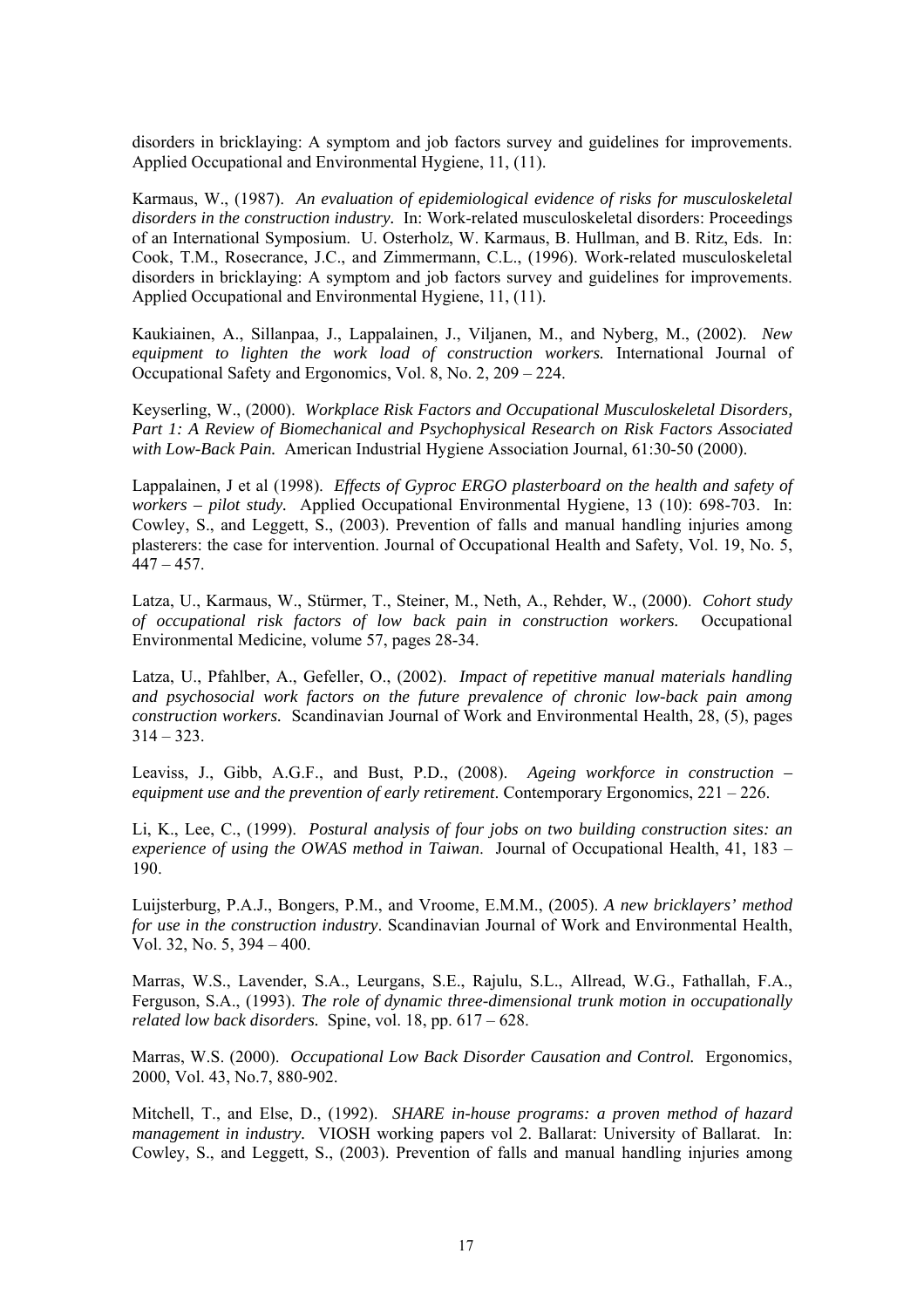plasterers: the case for intervention. Journal of Occupational Health and Safety, Vol 19, No. 5,  $447 - 457$ .

Monk, V., (1998). *Postural assessment of building industry tasks using the Ovako working posture analysing system.* Journal of Occupational Health Safety – Australia / New Zealand,  $14, (2), 149 - 155.$ 

National Research Council, (1999). *Work-related Musculoskeletal Disorders* (Washington, DC: National Academy Press). In: Op De Beeck, R., and Hermans, V., 2000, Research on workrelated low back disorders. European Agency for Safety and Health at Work, ISBN 92 950007 02 06.

National Institute of Occupational Safety and Health (NIOSH). *Ergonomic solutions for construction workers.* Accessed at:<http://www.cpwr.com/simple.html>.

Nugent, R., Fallon, E., Hegarty, S., (2007). *An ergonomic study of blocklaying.* Contemporary Ergonomics, pages 519 – 524.

O'Sullivan, J., Brennan, R., Horrigan, K., and Whiting, J., (1991). *A study of back injury risks for three construction industry occupations*. Ergonomics and Human Environments: 27th Annual Conference.

Occupational Safety and Health Administration (OSHA), (2002). SIC code classification. [http://www.osha.gov/\)](http://www.osha.gov/). In: Fredericks, T.K., Abudayyeh, O., Choi, S.D., Wiersma, M., and Charles, M., (2005). Occupational injuries and fatalities in the roofing contracting industry. Journal of Construction Engineering and Management, Vol. 131, No. 11, 1233 – 1240.

Op De Beeck, R., and Hermans, V., (2000). *Research on work-related low back disorders*. European Agency for Safety and Health at Work, ISBN 92 950007 02 06.

Paoli, P., (1997). *Second European survey on working conditions*. European Foundation for the Improvements of Living and Working Conditions, pp. 384. In: Op De Beeck, R., and Hermans, V., 2000, Research on work-related low back disorders, European Agency for Safety and Health at Work, ISBN 92 950007 02 06.

Parsons, K.C., (1993). *Human Thermal Environments -The effects of hot, moderate and cold environments on human health, comfort and performance.* Taylor and Francis, London.

Piedrabuena, A., Ferreras, A., Castelló, P., Garciá, C., Oltra, A., Gálvez, J., Tortosa, L., Page, Άlvaro., (2008). *Recommendations for ergonomic design of workplaces and machinery in construction.* Contemporary Ergonomics, Ed. Bust, P, Taylor & Francis, ISBN 9780415465755.

Powell, S., Davis, A., Bunn, J., Bethea, D., (2005). *The effects of thermal environments on the risks associated with manual handling*. HSE Research Report 337, HSE Books, Sudbury, Suffolk, ISBN 0 7176 2995 3.

Powell, P.J., Hale, M., Martin, J., and Simon, M., (1971). *2000 Accidents: a shop floor study of their causes based on 42 months continuous observation* (London: National Institute of Industrial Psychology). In: Ayoub, M., and Mital, A (1989). *Manual Materials Handling.* Taylor and Francis, London.

Ramsey, J.D., Buford, C.L., Beshir, M.Y., and Jensen, R.C., (1983). *Effects of workplace thermal conditions on safe work behaviour*. J. Saf Res. 14:105 – 114. In: Chengalur, S.,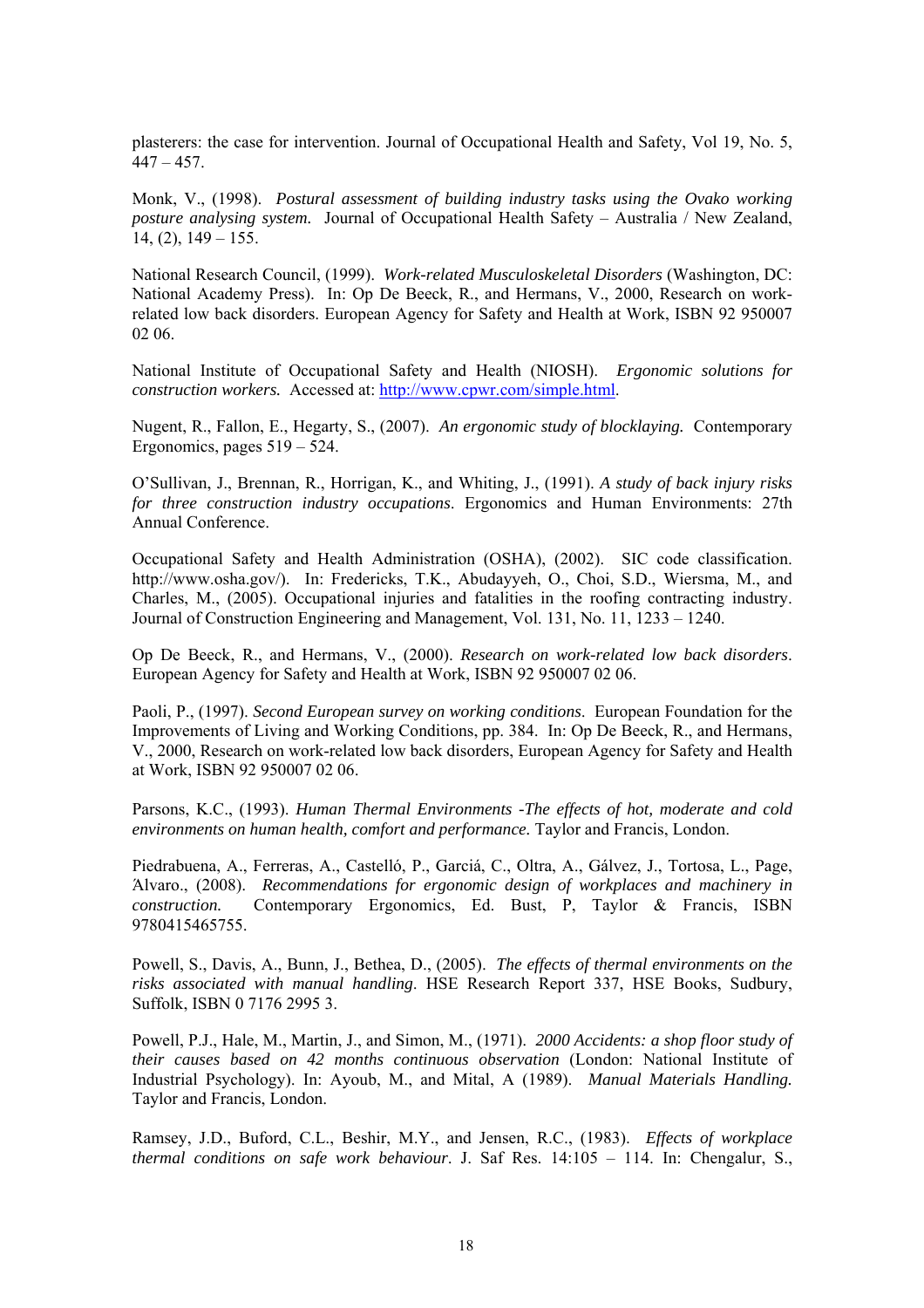Rodgers, S., Bernard, T., (2004). *Kodak's ergonomic design for people at work.* 2nd Edition, The Eastman Kodak Company, John Wiley and Sons, Inc.

Rempel, D., Star, D., Gibbons, B., Barr, A., and Janowitz, I., (2007). *Overhead drilling – Development and evaluation of a new device*. Professional Safety, Vol. 52, 30 – 35.

Rinder, M.M., Genaidy, A., Salem, S., Shell, R., Karwowski, W., (2008). *Interventions in the construction industry: A systematic review and critical appraisal.* Human Factors and Ergonomics in Manufacturing, Vol. 18, No. 2, 212 – 229.

Ruser, J.W., (1995). *A relative risk analysis of workplace fatalities, fatal workplace injuries in 1993: A collection of data and analysis.* Report No. 891, US Department of Labor, BLS, Washington DC, 18-22. In: Fredericks, T.K., Abudayyeh, O., Choi, S.D., Wiersma, M., and Charles, M., (2005). Occupational injuries and fatalities in the roofing contracting industry. Journal of Construction Engineering and Management, Vol. 131, No. 11, 1233 – 1240.

Smallwood, J., (2006). *Ergonomics in construction: South African perspectives.* Proceedings of the 16th Triennial Congress of the International Ergonomics Association, 10 – 14 July 2006.

Snook, S. (2004). W*ork-Related Low Back Pain: Secondary Intervention*. Journal of Electromyography and Kinesiology, 14, 153-160.

Spielholz, P., Davis, G., Griffith, J., (2006). *Physical risk factors and controls for musculoskeletal disorders in construction trades.* Journal of Construction Engineering and Management, October 2006, 1059 – 1067.

Spielholz, P., Wiker, S., Silverstein, B., (1998). *An ergonomic characterization of work in concrete form construction.* American Industrial Hygiene Association Journal, 59, 629 – 635.

Stimson, W., (2008). *Drilling in the need for health.* Occupational Health, Vol. 60, No. 7, pages 22-24.

Stuart, MA and Zellers, KK (1996). *An ergonomic evaluation of a drywall board transport handle: single person transport task.* In the proceedings of the 40th Annual Meeting of the Human Factors and Ergonomics Society, Philadelphia, 2-6 September 1996, p 697. In: Cowley, S., and Leggett, S., (2003). Prevention of falls and manual handling injuries among plasterers: the case for intervention. Journal of Occupational Health and Safety, Vol 19, No. 5, 447 – 457.

Van der Molen<sup>1</sup>, H.F., Veenstra, S.J., Sluiter, J.K., and Frings-Dresen, M.H.W., (2004). *World at work: bricklayers and bricklayers assistants.* Occupational Environmental Medicine, 61, 89 – 93. In: Nugent, R., Fallon, E., Hegarty, S., (2007). An ergonomic study of blocklaying. Contemporary Ergonomics, pages 519 – 524.

Van der Molen<sup>2</sup>, H.F., Grouwstra, R., Paul, P., Kuijer, F.M., Sluiter, J.K., and Frings-Dresen, M.H.W., (2004). *Efficacy of adjusting working height and mechanizing of transport on physical work demands and local discomfort in construction work.* Ergonomics, Vol. 47, No. 7, pages 772 – 783.

Van der Molen, H.F., Mol, E., Kuijer, P., Frings-Dresen, M., (2007). *The evaluation of smaller plasterboards on productivity, work demands and workload in construction workers*. Applied Ergonomics, 38, 681-686.

Van der Molen, H.F., Kuijer, P.P.F.M., Hopmans, P.P.W., Houweling, A.G., Faber, G.S., Hoozemans, M.J.M., and Frings-Dresen, M.H.W., (2008). *Effect of block weight on work*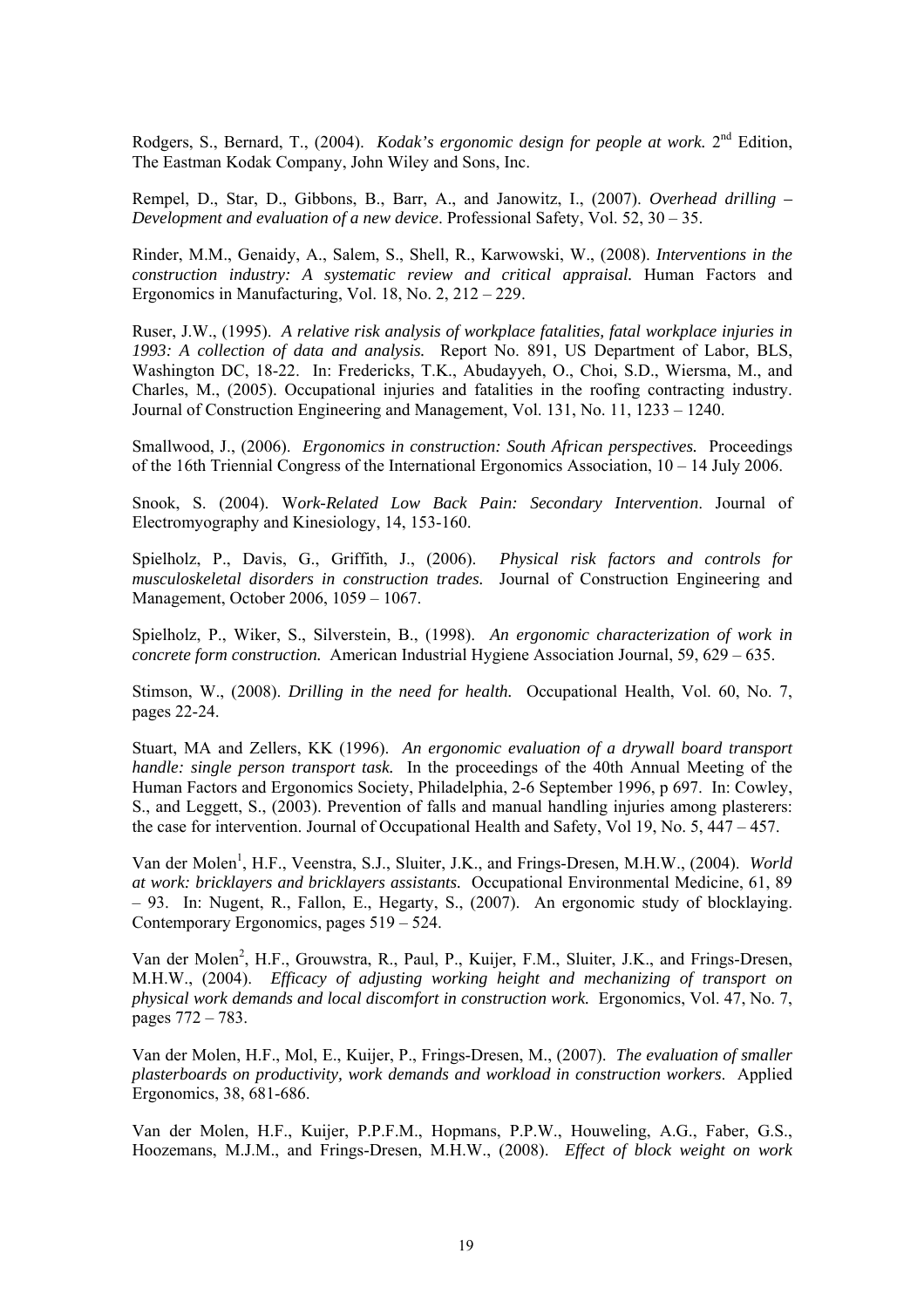*demands and physical workload during masonry work.* Ergonomics, Vol. 51, No. 3, pages 355 – 366.

Yeung, S., Genaidy, A., Deddens, J., Shoaf, C., Leung, P. (2003). *A Participatory Approach to the Study of Lifting Demands and Musculoskeletal Symptoms Among Hong Kong Workers.* Occupational Environmental Medicine, 60, 730-738.